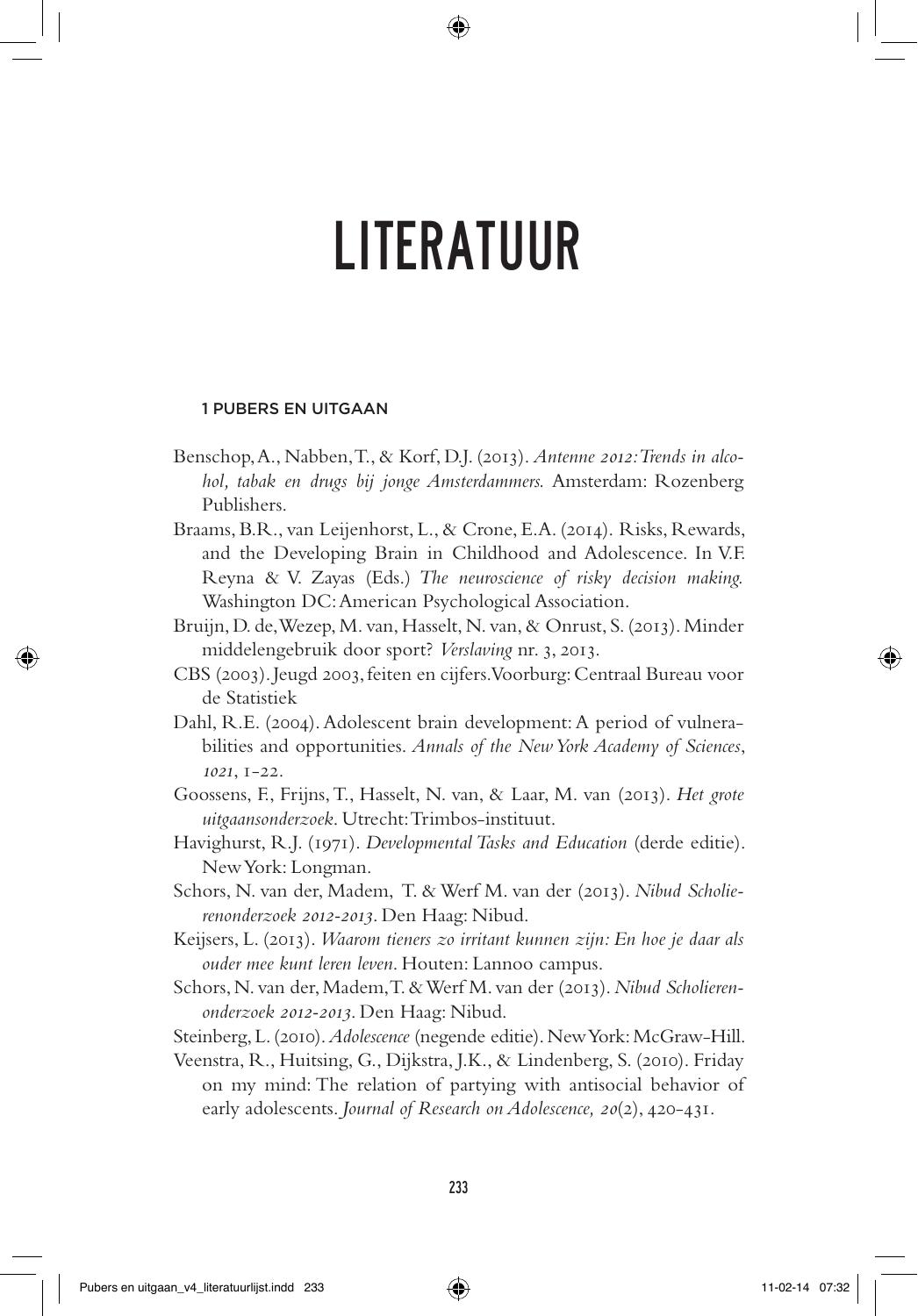- Verbeek, D., & Haan, J. de (2010). *Eropuit! Nederlanders in hun vrije tijd buitenshuis*. Den Haag: Sociaal en Cultureel Planbureau.
- Verdurmen, J., Monshouwer, K., Dorsselear, S. van, Lokman, S., Vermeulen-Smit, E., & Vollebergh,
- W. (2012). *Jeugd en riskant gedrag 2011: Kerngegevens uit het peilstationsonderzoek scholieren*. Utrecht: Trimbos-instituut.
- Winter, M. de (2000). *Democratieopvoeding versus de code van de straat. (Oratie).* Utrecht: Universiteit Utrecht. www.jmouders.nl/themas/vrijetijd/uitgaan.htm

# 2 Roekeloos door het puberbrein?

- Braams, B.R., van Leijenhorst, L., & Crone, E.A. (in press). Risks, Rewards, and the Developing Brain in Childhood and Adolescence. In V.F. Reyna & V. Zayas (Eds.) *The neuroscience of risky decision making.* Washington DC: American Psychological Association.
- Campbell, B.C., Dreber, A., Apicella, C.L., Eisenberg, D.T., Gray, P.B., Little, A.C., Garcia, J.R., Zamore, R.S. & Lum, J.K. (2010).. Testosterone exposure, dopaminergic reward, and sensation-seeking in young men. *Physiology & Behavior* 2010 Mar 30;99(4):451-6.
- Caramaschi, D. (2009). *The physiology of aggression: Towards understanding violence*. Dissertatie. Groningen: RuG.
- Celio, M., Karnik, N.S., & Steiner, H. (2006). Early maturation as a risk factor for aggression and delinquency in adolescent girls: A review. *International Journal of Clinical Practice*, *60*, 1254-1262.
- Crockett, M. J., Clark, L., Hauser, M. D., & Robbins, T. W. (2010). Serotonin selectively influences moral judgment and behavior through effects on harm aversion. *Proceedings of the National Academy of Sciences*.
- Dalley, J.W., & Roiser, J.P. (2012). Dopamine, serotonin and impulsivity. *Neuroscience*, *215*, 42-58. doi: 10.1016/j.neuroscience.2012.03.065. Review.
- Eisenegger, C., Naef, M., Snozzi, R., Heinrichs, M., & Fehr, E. (2010). Prejudice and truth about the effect of testosterone on human bargaining behaviour. *Nature*, 463, 356-359.
- Freeman, H., & Beer, J. (2010). Frontal Lobe Activation Mediates the Relation Between Sensation-Seeking and Cortisol Increases. *Journal of Personality*, 1497-1528.
- Haber, S. N. & Knutson, B (2010). The reward circuit: linking primate anatomy and human imaging. *Neuropsychopharmacology 35*, 4–26.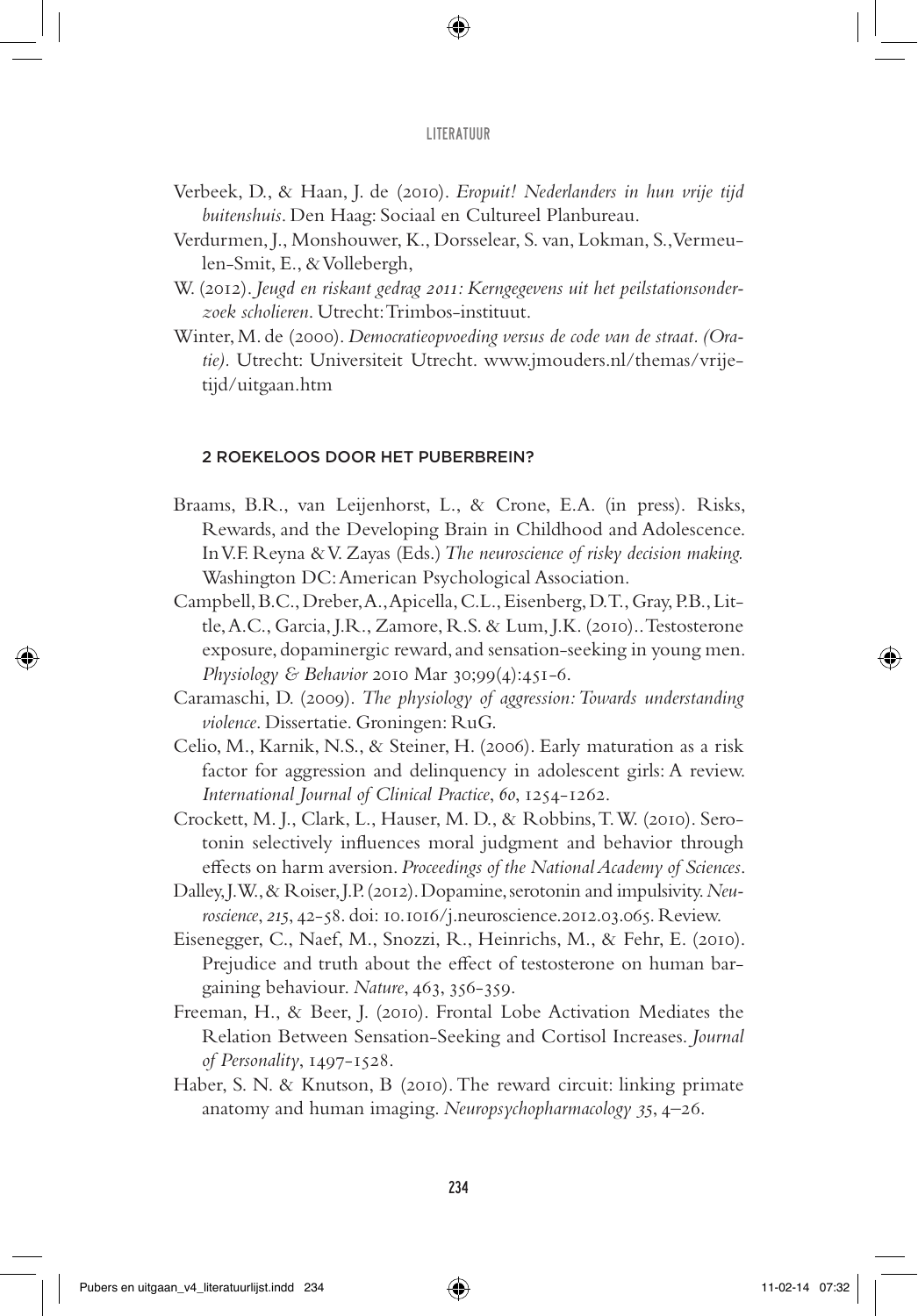- Harden, K.P., & Tucker-Drob, E.M. (2011). Individual differences in the development of sensation seeking and impulsivity during adolescence: Further evidence for a dual systems model. *Developmental Psychology*, *47*, 739-746.
- Heim, C., Plotsky, P.M.,& Nemeroff, C.B. (2004). Importance of studying the contributions of early adverse experience to neurobiological findings in depression. *Neuropsychopharmacology*. 2004 Apr;29(4):641-8. Review.
- Honk, J. van, Schutter, D.J., Hermans, E.J., Putman, P., Tuiten, A. &, Koppeschaar, H. (2004). Testosterone shifts the balance between sensitivity for punishment and reward in healthy young women. Psychoneuroendocrinology. 2004 Aug;29(7):937-43.
- Honk, E.J., Schutter, D.J.L.G., Bos, P.A., Kruijt, A.W., Lentjes, E.G.W.M. & Baron-Cohen, S. (2011). Testosterone administration impairs cognitive empathy in women depending on second-to-fourth digit ratio. *Proceedings of the National Academy of Sciences of the United States of America, 108*, 3448-3452.
- Hubley, A.M. & Arım, R.G. (2002). Subjective age in early adolescence: relationships with chronological age, pubertal timing, desired age, and problem behaviors. *Journal of Adolescence*. 2012 Apr;35(2):357-66.
- Josephs, R. A., Mehta, P. H., & Carre, J. M. (2011). Gender and social environment modulate the effects of testosterone on social behavior: comment on Eisenegger et al. [Comment Letter]. *Trends in Cognitive Science, 15*(11), 509-510.
- Kaltiala-Heino, R., Marttunen, M., Rantanen, P., & Rimpelä, M. (2003). Early puberty is associated with mental health problems in middle adolescence. *Social Science & Medicine*, *57*(6), 1055-1064.
- Kaltiala-Heino, R., Koivisto, A.M., Marttunen, M. & Frojd, S. (2011). Pubertal timing and substance use in middle adolescence: A 2-year follow-up study. Journal of Youth and Adolescence. Vol.40(10), Oct 2011, pp. 1288-1301.
- Leijenhorst, L. van, & Crone, E.A. (2009). Het adolescentenbrein: Inzichten in risicovol gedrag in de adolescentie uit de cognitieve neurowetenschappen. *Neuropraxis, 1*.
- Leijenhorst, L. van, Crone, E.A., & Molen, M.W. van der (2007). Developmental trajectories for object and spatial working memory: A psychophysiological analysis. *Child Development*, *78*, 987-1000.
- Lynne-Landsman, S.D., Graber, J.A., Nichols, T.R., & Botvin, G.J. (2011). Is sensation seeking a stable trait or does it change over time? *Journal*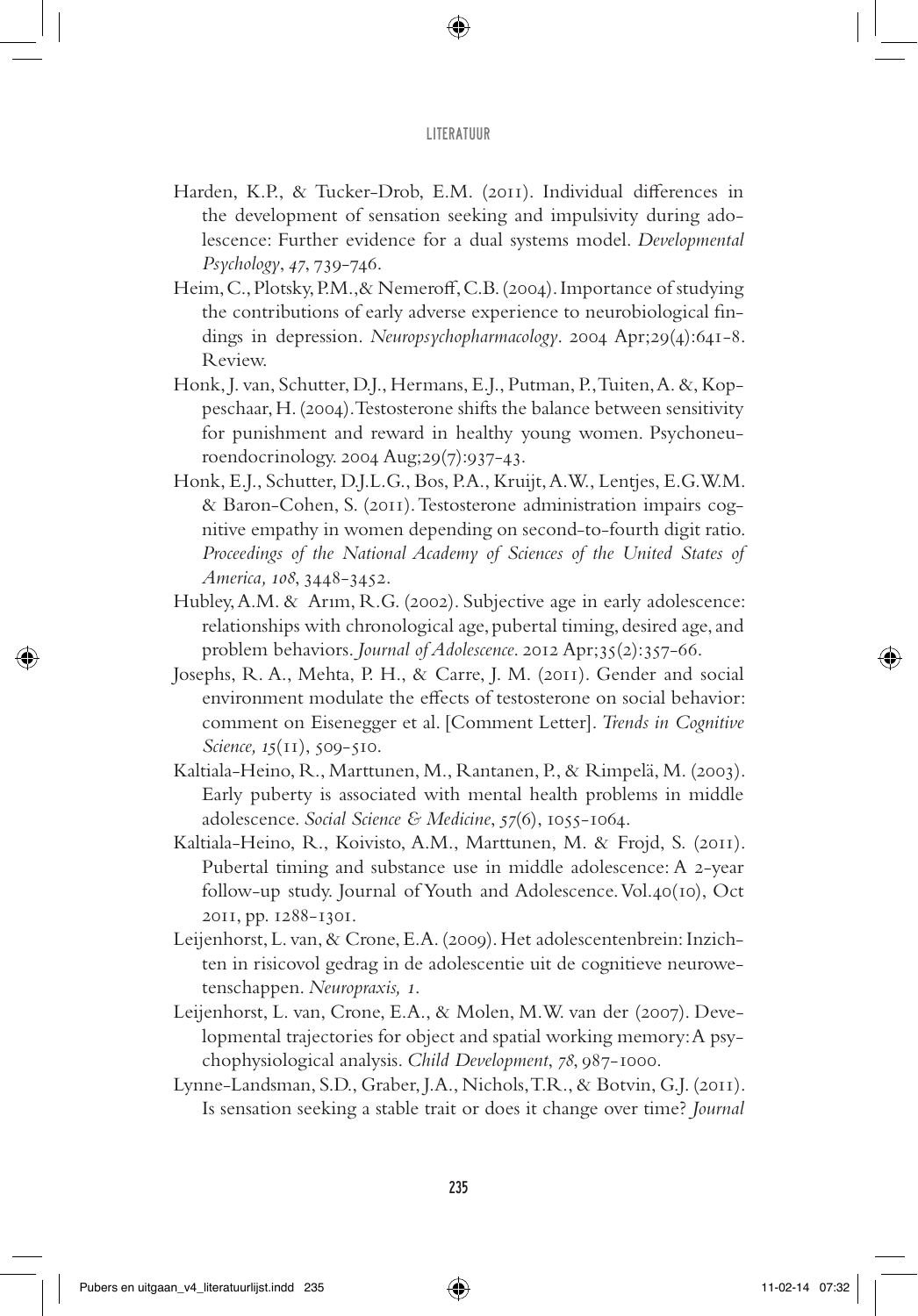*of Youth and Adolescence*, *40*(1), 48-58.

- Moffitt, T.E. (1993). Life-course-persistent and adolescent limited antisocial behavior: A developmental taxonomy. *A Psychological Review*, *100*, 674-701.
- Montoya, E.R., Terburg, D., Bos, P.A., Will, G.J., Buskens, V., Raub, W. & Honk, J. van (2012). Testosterone administration modulates moral judgments depending on second-to-fourth digit ratio. *Psychoneuroendocrinology.* 2013 Aug;38(8):1362-9.
- Nottelman, E.D., Susman, E.J., Inoff-Germain, G., Cutler, G.B., Loriaux, D.L., & Chrousos, G.P. (1987). Developmental processes in early adolescence: Relationships between adolescent adjustment problems and chronologic age, pubertal stage, and puberty-related serum hormone levels. *Journal of Pediatrics, 110*, 473-480.
- Peper, J.S. (2011). Geslachtshormonen en hersenontwikkeling in de puberteit. *Neuropraxis*, *15*(6), 178-183.
- Peper, J.S., & Dahl, R.E (2013). Surging hormones: Brain-behavior interactions during puberty. *Current Directions in Psychological Science, 22*(2), 134-139.
- Peper, J.S., Hulshoff-Pol, H.E., Crone, E.A., & Honk, J. van (2011). Sex steroids and brain structure in pubertal boys and girls: A mini-review of neuroimaging studies. *Neuroscience*, *191*, 28-37.
- Popma, A.,Doreleijers, T.A.,, Jansen, L.M.,, Van Goozen, S.H., Engeland, H, van, & Vermeiren, R. (2007). The diurnal cortisol cycle in delinquent male adolescents and normal controls. Neuropsychopharmacology 2007 Jul;32(7):1622-8.
- Ronay, R., & Hippel, W. von (2010). The presence of an attractive woman elevates testosterone and physical risk taking in young men. *Social Psychological and Personality Science,* 1, 57-64.
- Schierman, M.J., & Rowland, G.L. (1985). Sensation seeking and selection of entertainment. *Personality and Individual Differences* 6 (5), 599- 603
- Sisk, C.L. & Foster, D.L. (2004). The neural basis of puberty and adolescence. *Nature Neuroscience*. 7,1040-1047
- Sisk, C.L., & Zehr, J.L. (2005). Pubertal hormones organize the adolescent brain and behavior. *Frontiers in Neuroendocrinology, 26*(3-4), 163- 174. Review.
- Somerville, L.H., Hare, T., & Casey, B.J. (2010). Frontostriatal Maturation Predicts Cognitive Control Failure to Appetitive Cues in Adolescents. *Journal of Cognitive Neuroscience*, 23(9), 2123-2134.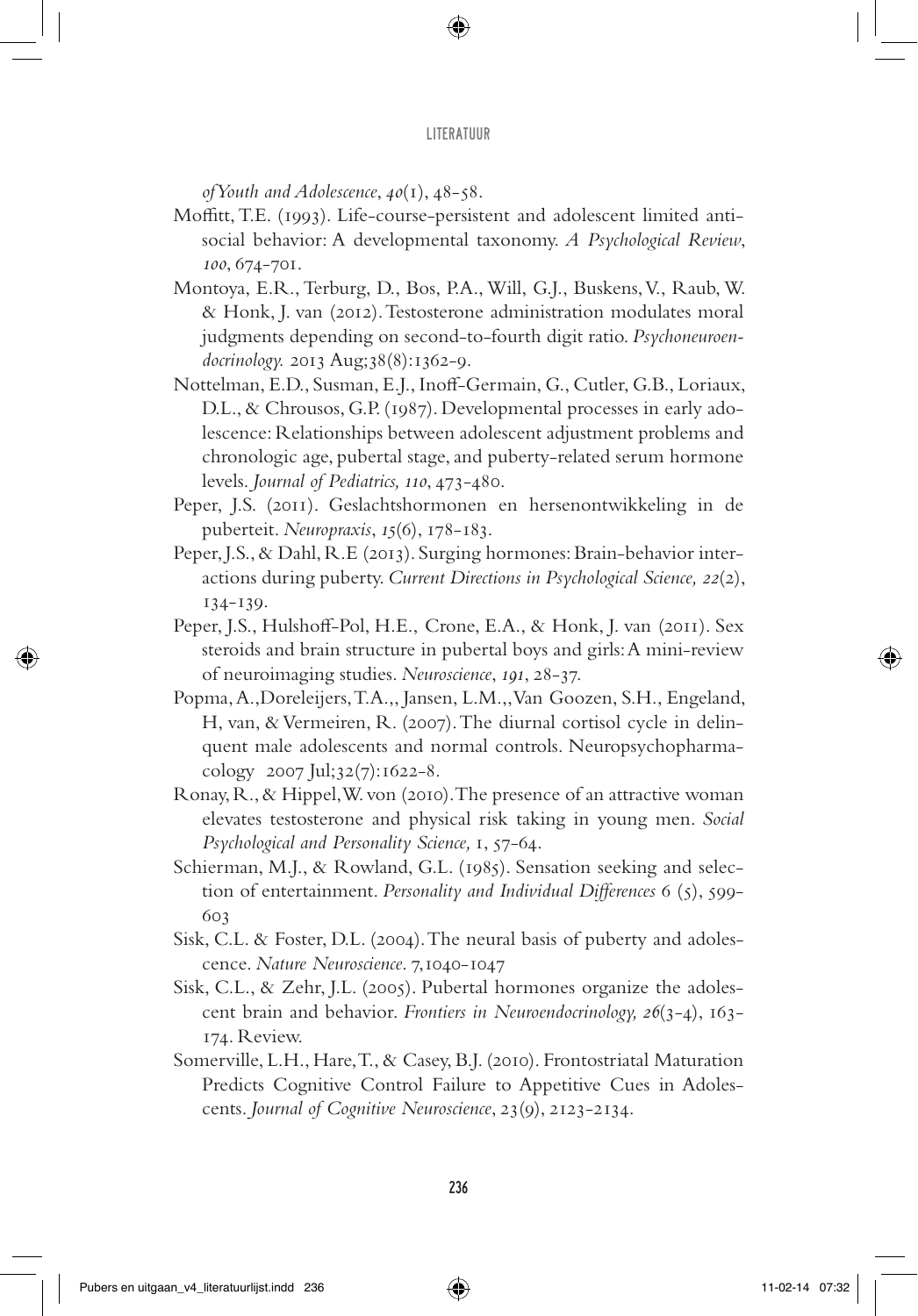- Somerville, L.H., Jones, R.M. & Casey, B.J. (2010). A time of change: behavioral and neural correlates of adolescent sensitivity to appetitive and aversive environmental cues. *Brain and Cognition*. 2010 Feb;72(1):124-33 Review.
- Stattin, H., Kerr, M. & Skoog, T. (2011). Early pubertal timing and girls' problem behavior: integrating two hypotheses.*Journal of Youth & Adolescence* 2011 Oct;40(10):1271-87. doi: 10.1007/s10964-011-9696-9. Epub 2011 Jul 17.
- Steinberg, L. (2010). *Adolescence* (negende editie). New York: McGraw-Hill.
- Steinberg, L., Albert, D., Cauffman, E., Banich, M., Graham. S. & Woolard, J. (2008). Age differences in sensation seeking and impulsivity as indexed by behavior and self-report: evidence for a dual systems model. *Developmental Psychology. 2008 Nov;44(6):1764-78.*
- Teunissen, H.A., Adelman, C.B., Prinstein, M.J., Spijkerman, R., Poelen E.A., Engels, R.C., & Scholte, R.H. (2010). The Interaction Between Pubertal Timing and Peer Popularity for Boys and Girls: An Integration of Biological and Interpersonal Perspectives on Adolescent Depression*. Journal of Abnormal Child Psychology*. 2010 Nov 9.

# 3 Onder druk gezet

- Allen, J. P., Porter, M. R., McFarland, C. F., Marsh, P.A., & McElhaney, K. B. (2005). The two faces of adolescents' success with peers: Adolescent popularity, social adaptation, and deviant behavior. *Child Development*, 76(3), 747-760
- Bogt, T. ter, Soitos, M. & Delsing, M. (2011). Music Listening in Adolescence. In: *Encyclopedia of Adolescence*, 2011, Pages 240-250.
- Bot, S.M., Engels, R.C.M.E., Knibbe, R.A. & Meeus, W.H.J.. (2007). Sociometric status and social drinking: Observations of modelling and persuasion in young adult peer groups..*Journal of Abnormal Child Psychology*: Vol.35(6), Dec 2007, pp. 929-941.
- Brown, B. B., Bakken, J.P., Nguyen, J., & Von Bank, H. (2007). What do parents have the right to know about children's peer relations?: Parent claims and adolescent responses in Hmong and African American families. In: B. B Brown & N. S. Mounts (Eds.), *Linking family and parents to adolescent peer relations: Ethnic and cultural considerations.* San Francisco: Jossey-Bass.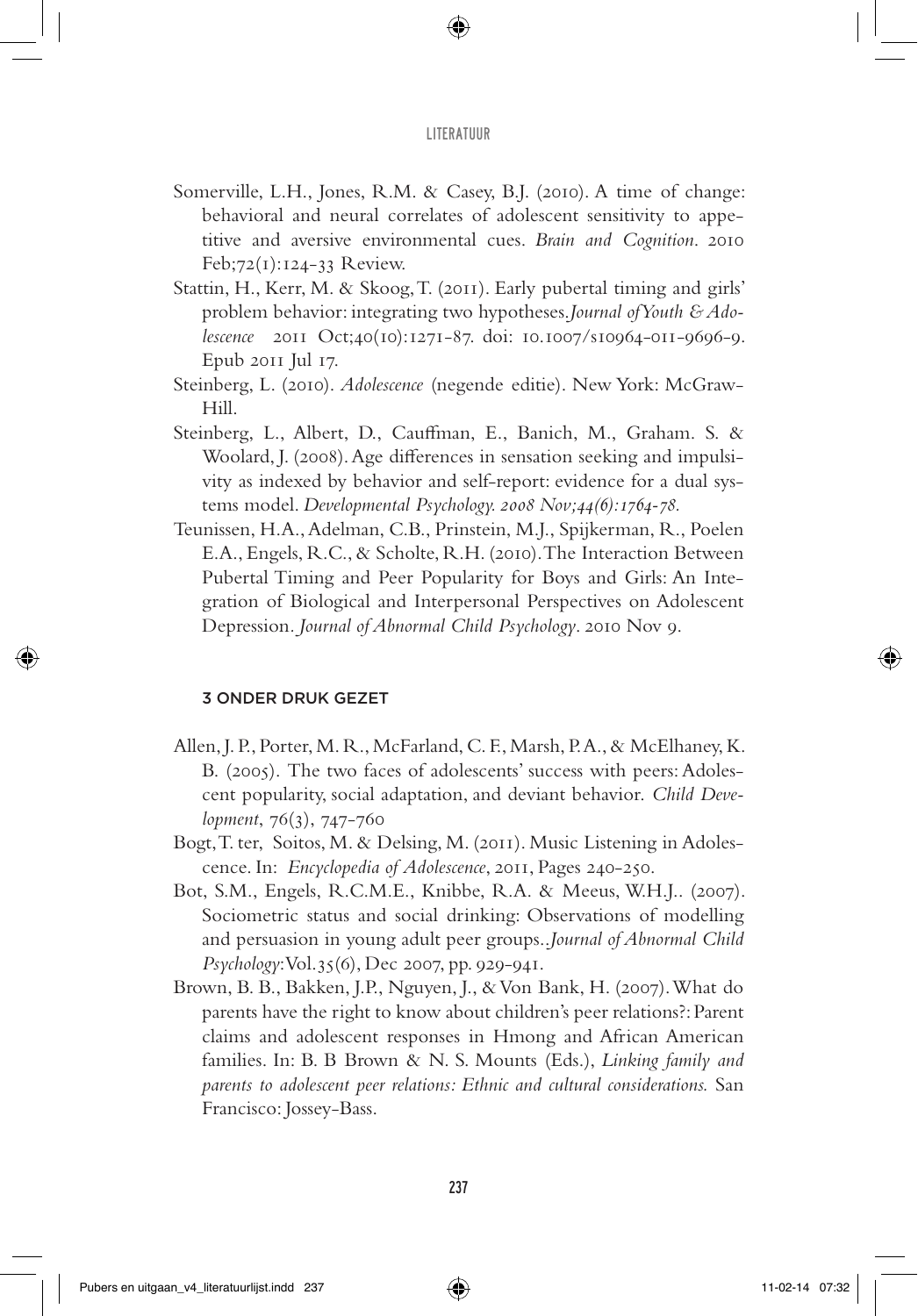- Chein, J., Albert, D., O'Brien, L., Uckert, K., & Steinberg, L. (2011). Peers increase adolescent risk taking by enhancing activity in the brain's reward circuitry. *Developmental Science, 14*(2), F1-10.
- Craine, J.L., Tanaka, T.A., Nishina, A. & Conger, K.J. (2009). Understanding adolescent delinquency: The role of older siblings'delinquency and popularity with peers. *Journal of Developmental Psychology*, 55(4), 436-453.
- Crone, E.A., & Dahl, R.E. (2012). Understanding adolescence as a period of social-affective engagement and goal flexibility. *Nature Reviews Neuroscience*, *13*, 636-650.
- Gardner, M., & Steinberg, L. (2005). Peer influence on risk-taking, risk preference, and risky decision-making in adolescence and adulthood: An experimental study. *Developmental Psychology, 41* , 625-635.
- Goede, I. H. A., Branje, S. J. T., Delsing, M. J. M. H., & Meeus, W. H. J. (2009). Linkages over time between adolescents' relationships with parents and friends. *Journal of Youth and Adolescence*, *38,* 1304–1315.
- Goossens, F, Frijns, T, van Hasselt, N, van Laar, M. (2013). *Het Grote Uitgaansonderzoek*. Utrecht: Trimbos-instituut.
- Graaf, H. de, Kruijer, H., Acker, J. van & Meijer, S. (2012). *Seks onder je 25e 2: Seksuele gezondheid van jongeren in Nederland anno 2012*. Delft: Eburon.
- Harakeh, Z., & Vollebergh, W.A. (2010). Young Adult Smoking in Peer Groups: An Experimental Observational Study. *Nicotine & Tobacco Research 2013 Mar;15(3):656-61.*
- Harakeh, Z., Looze, M.E. de, Schrijvers, C.T., Dorsselaer, S.A. van, & Vollebergh, W.A. (2012). Individual and environmental predictors of health risk behaviours among Dutch adolescents: the HBSC study. *Public Health*, *126*(7), 566-573.
- Harakeh, Z., & Vollebergh, W.A. (2012). The impact of active and passive peer influence on young adult smoking: An experimental study. *Drug and Alcohol Dependence*, *121*(3), 220-223.
- Keijsers, L., Frijns, T., Branje, S. J. T., Finkenauer, C., & Meeus, W. H. I. (2010). Gender differences in keeping secrets from parents in adolescence. *Developmental Psychology, 46,* 293-298.
- Keijsers, L. (2012). *Does your mother know? Parent-child communication about adolescent daily activities*. Dissertatie. Utrecht: Universiteit Utrecht.
- Knecht, A.B, Burk, W.J.,Weesie, J. & Steglich, (2011). Friendship and alcohol use in early adolescence: A multilevel social network approach. *Journal of Research on Adolescence. Vol.21(2), Jun 2011, pp. 475-487.*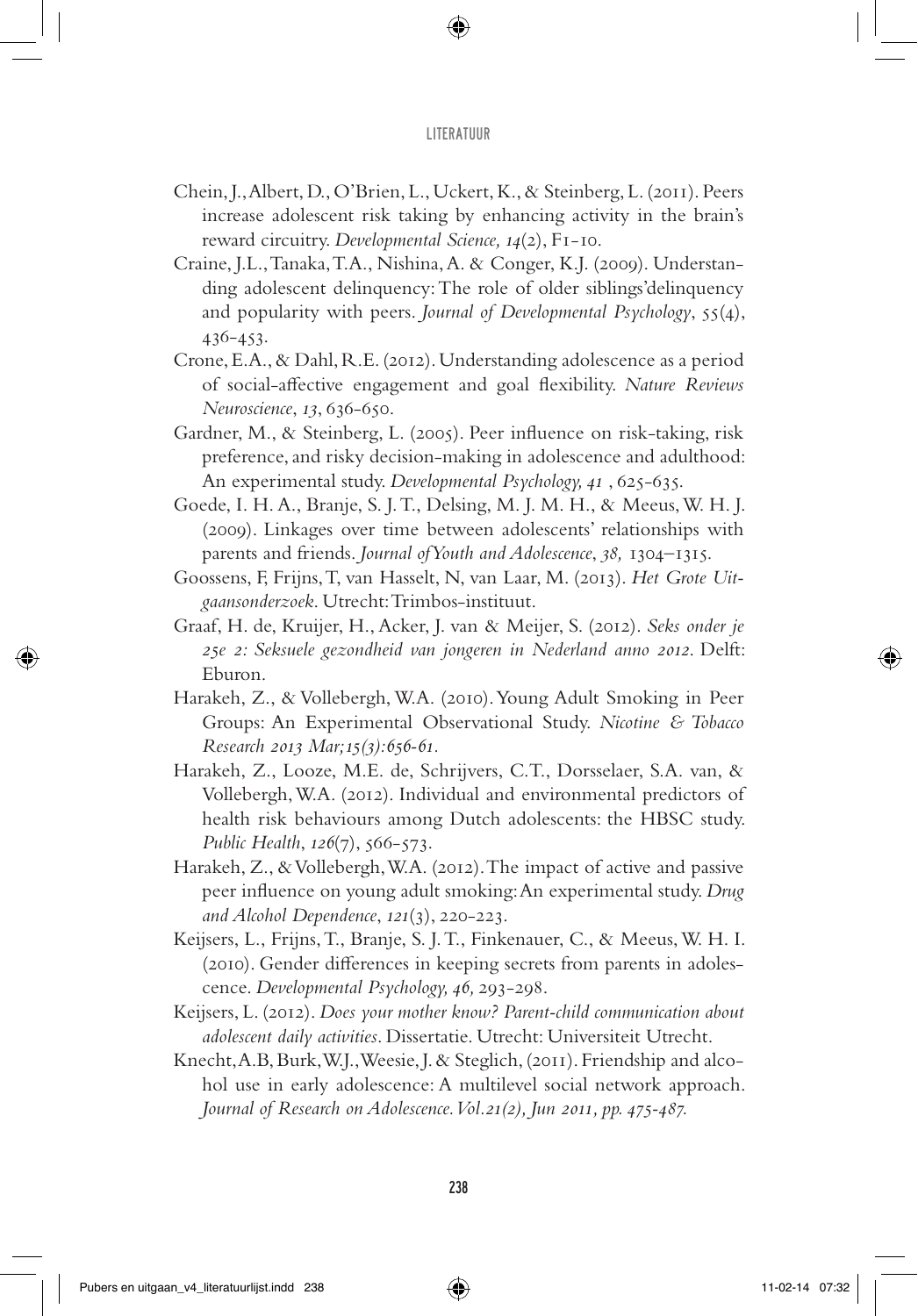- Larsen, H., Overbeek, G., Granic, I. & Engels, R.C.M.E. (2012). The strong effect of other people's drinking: Two experimental observational studies in a real bar*. The American Journal on Addictions*, 21(2), 168-175.
- Larsen, H. (2012). *Booze Brothers.* (Dissertatie). Radbout University Nijmegen.
- Meeus, W., Schoot, R. van de, Klimstra, T., & Branje, S. (2011). Personality Types in Adolescence: Change and Stability and Links with Adjustment and Relationships. A Five-Wave Longitudinal Study. *Developmental Psychology*, 47, 1181-1195.
- Moffitt, T.E. (2006). Life-course persistent versus adolescence-limited antisocial behavior: Research review *Developmental Psychopathology*, 2nd Edition, Vol 3: Risk, disorder, and adaptation Cicchetti D, & Cohen DJ (Eds.) New York: Wiley.
- Moffitt, T.E. & Caspi A. (2001). Childhood predictors differentiate lifecourse persistent and adolescence-limited antisocial pathways among males and females *Developmental Psychopathology Spring;13(2):355-75*
- Mundt, M.P., Mercken, L., & Zakletskaia, L. (2012). Peer selection and influence effects on adolescent alcohol use: A stochastic actor-based model. *BMC Pediatrics*, 12, 115.
- Naber, P.M. (2004). *Vriendschap en sociale cohesie. De betekenis van leeftijdgenoten in de opvoeding van Jeugd*. (Inaugurele rede). Den Haag: Hogeschool Inholland.
- Natterson-Horowitz, B., & Bowers, K. (2013). *Dierenbrein & mensenlijf.* Vianen/Antwerpen: The house of books.
- Perkins, H.W., Haines, M.P. & Rice, R (2005).. Misperceiving the college drinking norm and related problems: a nationwide study of exposure to prevention information, perceived norms and student alcohol misuse. *Journal of Studies on Alcohol*. 2005 Jul;66(4):470-8.
- Prins, M. (2008). De deugd van tegenwoordig: *Onderzoek naar jongeren en hun grenzen*. Nijmegen: Radboud Universiteit Nijmegen.
- Prinstein, M.J., Brechwald, W.A. & Cohen, G.L. (2011). Susceptibility to peer influence: Using a performance-based measure to identify adolescent males at heightened risk for deviant peer socialization. *Developmental Psychology, 47*(4), 1167-1172.
- Renkema, L.J. (2009). *Facing death together : understanding the consequences of mortality threats* (dissertatie). Groningen: Rijks Universiteit Groningen.
- Rigter, H., van Laar, M., Rigter, S., & Kilmer, B. (2003). *Cannabis. Feiten en cijfers 2003*. Utrecht: Bureau NDM.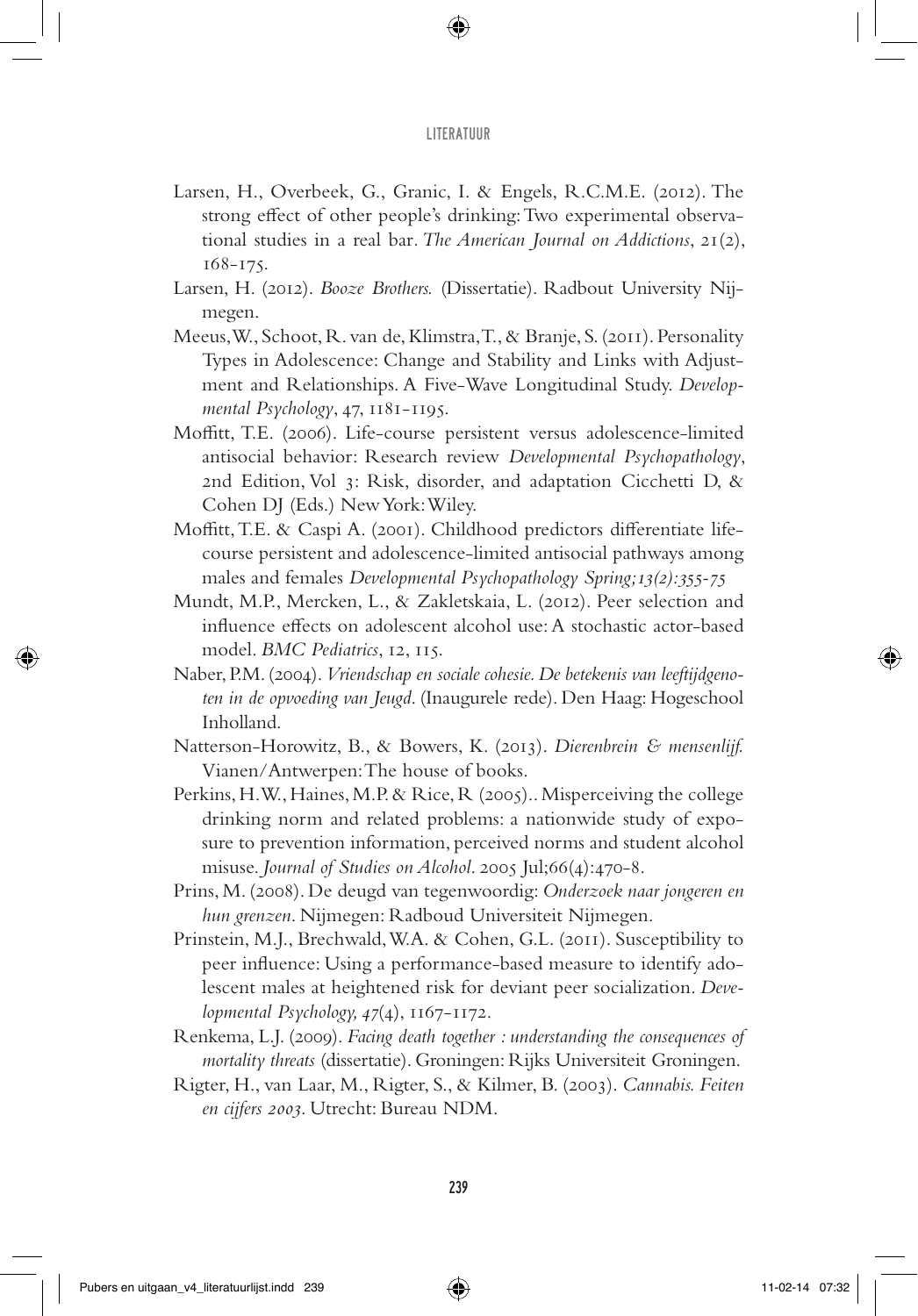- Selfhout, M. (2009). *Me, Myself, and You: Friendships in Adolescence*. Dissertation. Utrecht: Universiteit Utrecht.
- Soenens, B., Vansteenkiste, M. & Niemiec, C.P. (2009). Should parental prohibition of adolescents' peer relationships be prohibited? *Personal Relationships*, 16, 507-530.
- Steinberg, L. (2004). Risk taking in adolescence: What changes, and why? *Annals of the New York Academy of Sciences*, 1021, 51-58.
- Stel, M, & Vonk, R. (2010) Mimicry in social interaction: Benefits for mimickers, mimickees, and their interaction. *Brittish Journal of Psychology* 101:311-323.
- Sussman, S., Pokhrel, P., Ashmore, R., & Brown, B.B. (2007). Adolescent peer group identification and characteristics: A review of the literature., *Addictive Behaviors*, 32(8), 1602-1627.
- Tilton-Weaver, L.C., & Galambos, N.L. (2003). Adolescents' characteristics and parents' beliefs as predictors of parents' peer management behaviors. *Journal of Research on Adolescence, 13*, 269-300.
- Turrisi, R., Mallett, K., Varvil-Weld, L., & Guttman, K. (2012). Examining the role of parents in college student alcohol etiology and prevention. *Encyclopedia of addictive behaviors.* London: Elsevier Press
- Veenstra R., Huitsing G., Dijkstra J.K., Lindenberg S. (2010).Friday on my mind: The relation of partying with antisocial behavior of early adolescents. *Journal of Research on Adolescence.* (2010), 20(2), 420-431

## 4 Op stap onder invloed – alcohol en tabak

- Allen, J.P., Porter, M.R., McFarland, C.F., Marsh, P.A., & McElhaney, K.B. (2005). The two faces of adolescents' success with peers: Adolescent popularity, social adaptation, and deviant behavior. *Child Development*, *76*(3), 747-760.
- Bava, S. & Tapert, S.F.(2010). Adolesecnt brain development and the risk for alcohol and other drug problems, *Neuropsycholy Review;*20: 398- 413, 2010.
- Behar, D., Berg, C. J., Rapoport, J. L., Nelson,W., Linnoila, M., Cohen, M., et al. (1983). Behavioral and physiological effects of ethanol in high-risk and control children: A pilot study. *Alcoholism: Clinical and Experimental Research*, 7, 404–410.
- Bieleman, B., Kruize, A. & Zimmerman, C.. (2012). *Monitor alcoholverstrekking jongeren 2011.Naleving leeftijdsgrenzen 16 en 18 jaar. Drank- en*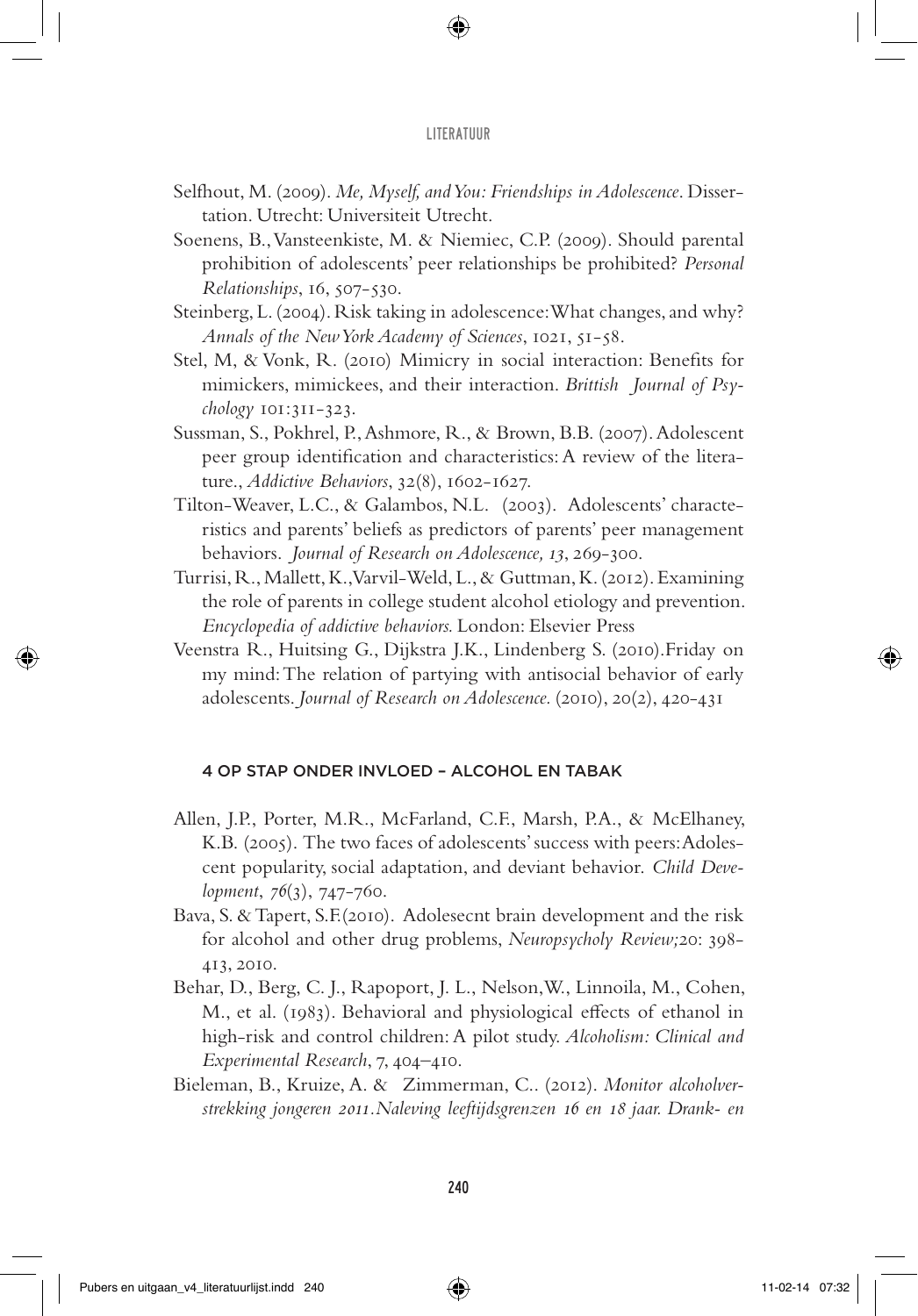*Horecawet: tweejaarlijkse metingen 1999-2011.* Groningen/Rotterdam, Intraval, 2012.

- Boelema, S. Bogt, T. ter, Eijnden, R. van den & Verdurmen, J. (2005). Fysieke, functionele en gedragsmatige effecten van alcoholgebruik op de ontwikkeling van 16-18 jarigen. Utrecht: Trimbos-instituut.
- Boeynaems ea (2013). *Factsheet Alcohol intoxicaties NSCK* (2007 tot en met 2012).
- Bogt, T. ter, Soitos, S., & Delsing, M. (2011). Music listening in adolescence. In: *Encyclopedia of Adolescence*, 2011, 240-250.
- Bot, S.M., Engels, R.C.M.E., Knibbe, R.A., & Meeus, W.H.J. (2007). Sociometric status and social drinking: Observations of modelling and persuasion in young adult peer groups. *Journal of Abnormal Child Psychology*, *35*(6), 929-941.
- Bovens, R.H.L.M., Gortworst, H., Kobus, E., Meines, S. & Rikxoort, R. van (2011). *Focusgroeponderzoek jonge keten-bezoekers in de gemeente Hardenberg. Resultaten van een onderzoek onder jongeren in het kader van het project 'Fris over drank'*. Zwolle: Windesheim.
- Casey, B.J. & Jones, R.M. (2010). Neurobiology of the adolescent brain and behavior: implications for substance use disorders. *Journal of the American Academy of Child and Adolescent Psychiatry* 49: 1189-1201.
- Counotte, D.S., Goriounova, N.A., Li, K.W., Loos, M., Schors, R.C. van der, Schetters, D., Schoffelmeer, A.N., Smit, A.B., Mansvelder, H.D., Pattij, T., & Spijker, S. (2011). Lasting synaptic changes underlie attention deficits caused by nicotine exposure during adolescence. *Nature Neuroscience*, *14*(4), 417-419.
- Craine, J.L., Tanaka, T.A., Nishina, A., & Conger, K.J. (2009). Understanding adolescent delinquency: The role of older siblings' delinquency and popularity with peers. *Journal of Developmental Psychology*, 55(4), 436-453.
- Crews, F.T., Braun, C.J., Hoplight, B., Switzer, R.C. &, Knapp, D.J. (2000). Binge ethanol consumption causes differential brain damage in young adolescent rats compared with adult rats. Alcoholism Clinical and Experimental Research. 2000 Nov;24(11):1712-23.
- Deben, L. (2007). *De Amsterdamse binnenstad en de openbare ruimte: Gebruik, beheer en beleving*. Amsterdam: Universiteit van Amsterdam.
- Fidler, J.A., Wardle, J., Brodersen, N.H., Jarvis, M.J., West, R. (2006). Vulnerability to smoking after trying a single cigarette can lie dormant for three years or more. *Tob Control 15* (3): 205-209.
- DiFranza, J.R., Rigotti, N.A., McNeill, A.D., Ockene, J.K., Savageau, J.A.,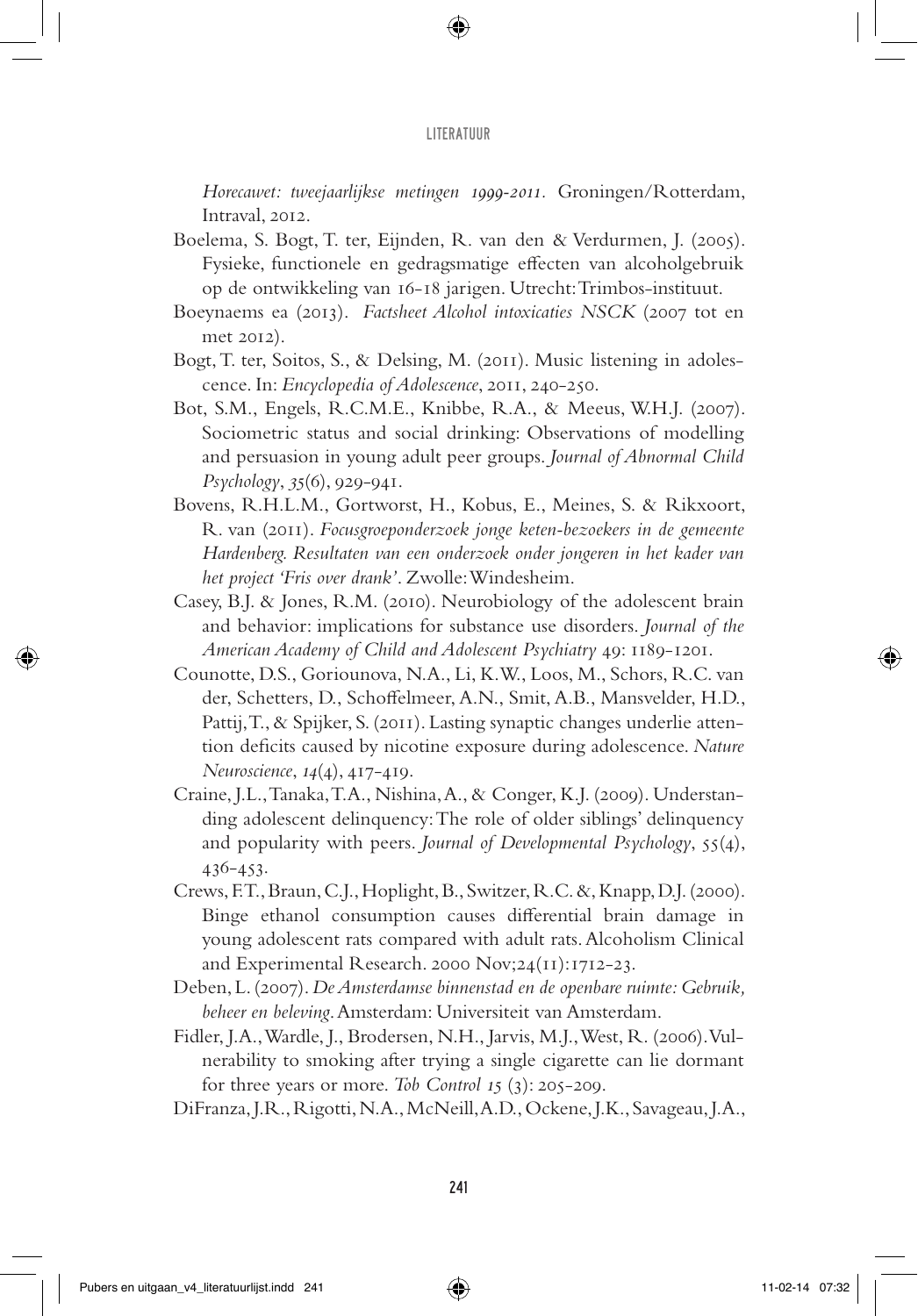StCyr, D. & Coleman, M. (2009). Initial symptoms of nicotine dependence in adolescents. *Tobacco Control* 2000;9:313–319Di Franza, J.R., Savageau, J.A., Fletcher, K. et al (2007). Symptoms of tobacco dependence after brief intermittent use. *Archives of Pedriatics & Adolescent Medicine*, 161, 704-710.

- Dijck, D. van, & Knibbe, R. A. (2005). De prevalentie van probleemdrinken in Nederland. Een algemeen bevolkingsonderzoek. Maastricht: Universiteit van Maastricht
- Engels, R., Kleinjan, M. & Otten, R. (2013). D*e rol van ouders bij alcoholgebruik van adolescenten: Stand van zaken.* Interne notitie t.b.v. Trimbosinstituut.
- Fidler, J.A., Wardle, J., Brodersen, N.H., Jarvis, M.J., West, R. (2006). Vulnerability to smoking after trying a single cigarette can lie dormant for three years or more. *Tob Control 15* (3): 205-209.
- Franken, I. & vBrink, W. van den (2009). *Handboek verslaving*. Zoetermeer: De Tijdstroom.
- Goossens, F., Frijns, T., Hasselt, N. van, & Laar, M. van (2013). Het grote uitgaansonderzoek. Utrecht: Trimbos-instituut.
- Graaf, H. de, Kruijer, H., Acker, J. van, & Meijer, S. (2012). *Seks onder je 25e 2: Seksuele gezondheid van jongeren in Nederland anno 2012*. Delft: Eburon.
- Hadfield, P. (2011). *Night-Time Economy Management: International Research and Practice*. A Review for the City of Sydney.
- Harden, K.P., Quinn, P.D., & Tucker-Drob, E.M. (2012). Genetically influenced change in sensation seeking drives the rise of delinquent behavior during adolescence. *Developmental Science*, *15*(1), 150-163.
- Hasselt, N. van & Bovens, R. (2013). Tijd voor een heroriëntatie op alcohol. *Tijdschrift voor Gezondheidswetenschappen* 91 (4), 185-186.
- Hasselt, N. van (red) (2010). *Preventie van schadelijk alcoholgebruik en drugsgebruik onder jongeren*. Utrecht: Trimbos-instituut.
- Hibell, B., Guttormsson, U., Ahlström, S., Balakireva, O., Bjarnason, T., Kokkevi, A., Kraus, L. (2012). *The 2011 ESPAD report: Substance Use Among Students in 36 European Countries.* Stockholm: The Swedish Council for Information and Alcohol and Other Drugs (CAN).
- Hughes, K., Quigg, Z., Bellis, M.A., Hasselt, N. van, Calafat, A., Kosir, M., Juan, M., Duch, M., & Voorham, L. (2011). Drinking behaviours and blood alcohol concentration in four European drinking environments: A cross-sectional study. *BMC Public Health*, *11*, 918.
- Hughes, K., Anderson, Z., Morleo, M. & Bellis, M. (2008). Alcohol,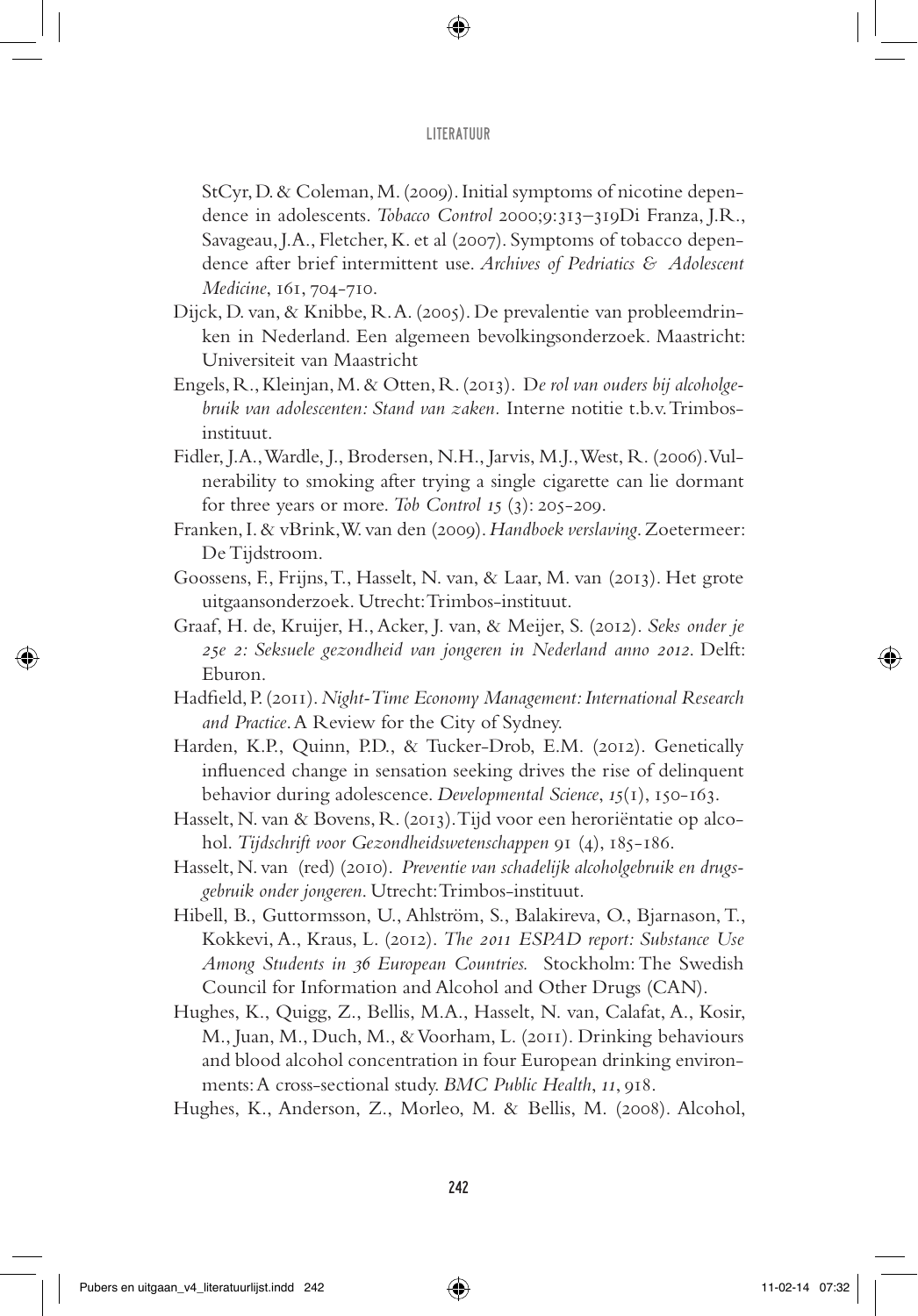nightlife and violence: the relative contributions of drinking before and during nights out to negative health and criminal justice outcomes. *Addiction*. 2008 Jan;103(1):60-5.

- Jackson, K.M., Rohsenow, D.J., Piasecki, T.M., Howland, J., & Richardson, A.E. (2013). Role of tobacco smoking in hangover symptoms among university students. *Journal of Studies on Alcohol and Drugs*, *74*(1), 41-49.
- Järvinen, M., & Room, R. (red.) (2007). *Youth drinking cultures: European experiences*. Aldershot/Burlington: Ashgate.
- Kann, D. van & Vries, H. de (2010). *ACCESS Rapport Nederland, Toegangsstrategieën voor stoppen met roken voor jongeren*. Universiteit Maastricht: Maastricht.
- Keijsers, L. (2013). *Waarom tieners zo irritant kunnen zijn: En hoe je daar als ouder mee kunt leren leven*. Houten: Lannoo campus.
- Kerssemakers, R., van Meerten, R., Noorlander, E. & Vervaeke, H. (red.) (2008). *Drugs en alcohol: gebruik, misbruik en verslaving.* Houten: Bohn, Stafleu en Van Loghum.
- Lalander, P. (1997), Beyond Everyday Order; Breaking Away with Alcohol, *Nordisk Alkohol- och Narkotikatidskrift*, 14, 33–42.
- Lely, N. van der, de Visser, M., & Ligterink J. (2011). *Onze kinderen en alcohol.* Amsterdam: Nieuw Amsterdam.
- Looze, M. de (2013). *Young, wild and free?The social and cultural context of adolescent risk behavior.* Proefschift, Radboud Universiteit Nijmegen.
- Morojele, N.K., Flisher, A.J., Muller, M., Ziervogel, C.F., Reddy, P. & Lombard, C.J. (2002). Measurement of risk and protective factors for drug use and anti-social behavior among high school students in South Africa. *Journal of Drug Education*. 2002;32:25–39.
- O'Loughlin, J., Gervais, A., Dugas, E., & Meshefedjian, G.. (2009). Milestones in the Process of Cessation Among Novice Adolescent Smokers, *American Journal of Public Health, 99, 499-504.*
- Otten, R., Engels, R.C.M.E. & Prinstein, M.J. (2009). A Prospective Study of Perception in Adolescent Smoking. *Journal of Adolescent Health*, 44(5), 478-484.
- Quinn, P.D., Stappenbeck, C.A., & Fromme, K. (2011). Collegiate heavy drinking prospectively predicts change in sensation seeking and impulsivity. *Journal of Abnormal Psychology*, *120*(3), 543-556.
- Schrijvers, C.T.M. & Schuit, A.J. (2010) *Middelengebruik en seksueel gedrag van jongeren met een laag opleidingsniveau*. Bilthoven: RIVM.
- Schrijvers, C.T.M. & Schoemaker, C.G. (2008). *Spelen met gezondheid: leef-*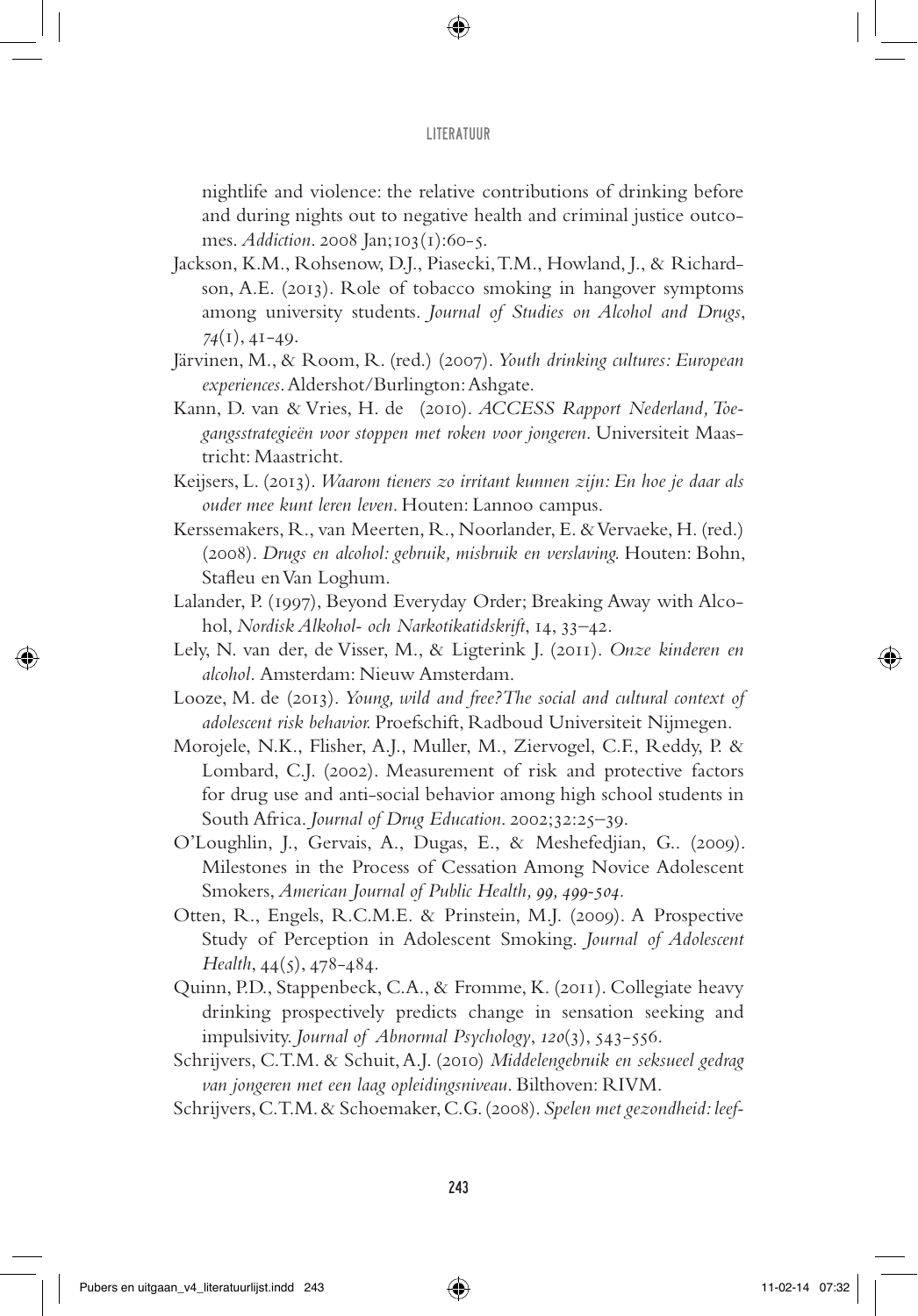*stijl en psychische gezondheid van de Nederlandse jeugd*. Bilthoven: RIVM.

- Smith, L.A., & Foxcroft, D.R. (2009). The effect of alcohol advertising, marketing and portrayal on drinking behaviour in young people: Systematic review of prospective cohort studies. *BMC Public Health*, *9*, 51. Review.
- Snoek, A., Wits, E., & Stel, J. van der (2010). *Kwetsbare groepen jeugdigen en (problematisch) middelengebruik: Visie en interventiematrix. Rotterdam: IVO.*
- Spear, L.B. (2013). The teenage brain: Adolescents and alcohol. *Current Directions in Psychological Science*, *22*, 152.
- Spear, L.P. (2002). The adolescent brain and the college drinker: Biological basis of propensity to use and misuse alcohol. *Journal of Studies on Alcohol. Supplement*, 14, 71-81. Review.
- Spear, L.P., & Varlinskaya, E.I. (2010). Sensitivity to ethanol and other hedonic stimuli in an animal model of adolescence: Implications for prevention science? *Developmental Psychobiology*, *52*(3), 236-243.
- Stivoro (2012). *Roken Jeugd Monitor. Rookprevalenties 2011*. Den Haag: Stivoro.
- Turrisi R, Abar C, Mallett KA & Jaccard J (2010). An Examination of the Mediational Effects of Cognitive and Attitudinal Factors of a Parent Intervention to reduce College Drinking. *Journal of Applied Social Psychology,* 40 (10), 2500-2526.
- Turrisi, R., Abar, C., Mallett, K.A., & Jaccard, J. (2010). An examination of the mediational effects of cognitive and attitudinal factors of a parent intervention to reduce college drinking. *Journal of Applied Social Psychology*, *40*(10), 2500-2526.
- U.S. Department of Health and Human Services. (2012 en 1994). *Preventing tobacco use among youth and young adults: a report of the Surgeon General.* Atlanta, GA: U.S. Department of Health and Human Services, Public Health Service, Centers for Disease Control and Prevention, Office on Smoking and Health.
- Varlinskaya, E. I., & Spear, L. P. (2004). Acute ethanol withdrawal (hangover) and social behavior in adolescent and adult male and female Sprague-Dawley rats. *Alcoholism: Clinical &Experimental Research*, *28*, 40–50.
- Verdurmen, J., Monshouwer, K., Dorsselear, S. van, Lokman, S., Vermeulen-Smit, E., Vollebergh,
- W. (2012). *Jeugd en riskant gedrag 2011 Kerngegevens uit het peilstationsonderzoek scholieren.* Trimbos-instituut, Utrecht.
- Verdurmen, J. Vermeulen-Smit, E. van Dorselaar,S Monshouwer, K. en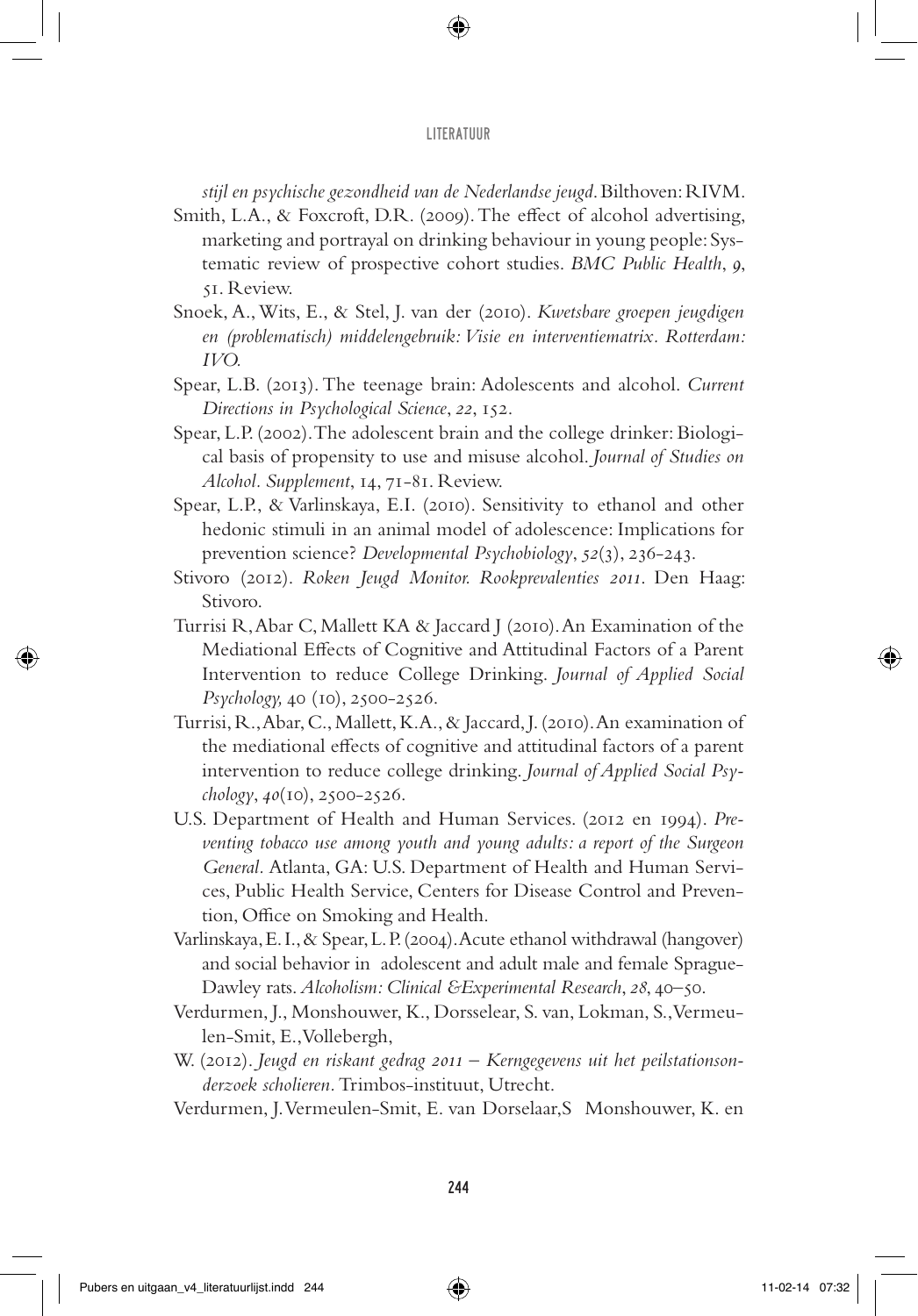Schulten, I. (2012). *Ouders over opvoeding ten aanzien van roken, alcohol, cannabis en internet 2011*. Utrecht: Trimbos-instituut..

- Vorst, H. van der, Smit, E., & Eijnden, R.J.J.M. van der (2010). Rooken alcoholspecifieke opvoeding: De huidige stand van zaken op het gebied van onderzoek en preventie. *Kind en Adolescent*, *4*, 225-265.
- Vorst, H. van der (2007). The Key *to the Cellar Door. The Role of the Family in Adolescents' Alcohol Use.* Nijmegen: Radboud Universiteit Nijmegen. (dissertatie).
- Walls, Th.A., Fairlie, A.M., & Wood, M.D. (2009). Parents do matter: A longitudinal two-part mixed model of early college alcohol participation and intensity. *Journal of Studies on Alcohol and Drugs*, *70*, 908-918.
- Witt, E. D. (2010). Research on alcohol and adolescent brain development: opportunities and future directions. *Alcohol, 44*, 119-124. www. korsakovkenniscentrum.nl/nl/over-korsakov (geraadpleegd 10 oktober 2013).
- Zeigler, D.W., Wang, C.C., Yoast, R.A., & Dickinson, B.D. (2005). The neurocognitive effects of alcohol on adolescents and college students. *Preventive Medicine*, *40*, 23-32.

## 5 Op stap onder invloed - drugs

- Abar, C., Abar, B., & Turrisi, R. (2009). The impact of parental modeling and permissibility on alcohol use and experienced negative drinking consequences in college. *Addictive Behaviors*, *34*, 542-547.
- Amsterdam, J.G.C. van, Opperhuizen, A., Koeter, M.W.J., Aerts, L.A.G.J.M., & Brink, W. van den (2009). *Ranking van drugs: Een vergelijking van de schadelijkheid van drugs*. Bilthoven: RIVM.
- Bakermans-Kranenburg MJ, van Ijzendoorn MH. Differential susceptibility to rearing environment depending on dopamine-related genes: new evidence and a meta-analysis. *Development and Psychopathology.* 2011 Feb;23(1):39-52.
- Bogt, T.F.M. ter, Engels, R.C.M.E., & Dubas, J.S. (2006). Party people: Personality and MDMA use of house party visitors. *Addictive Behaviors*, *31*, 1240-1244.
- Bossong, M.G. & Niesink, R.J. (2010). Adolescent brain maturation, the endogenous cannabinoid system and the neurobiology of cannabisinduced schizophrenia. *Progress in Neurobiology*. 2010 Nov;92(3):370-85.
- Buster, M. & Brussel, G. van (2011).*De GGD Amsterdam en Openbare*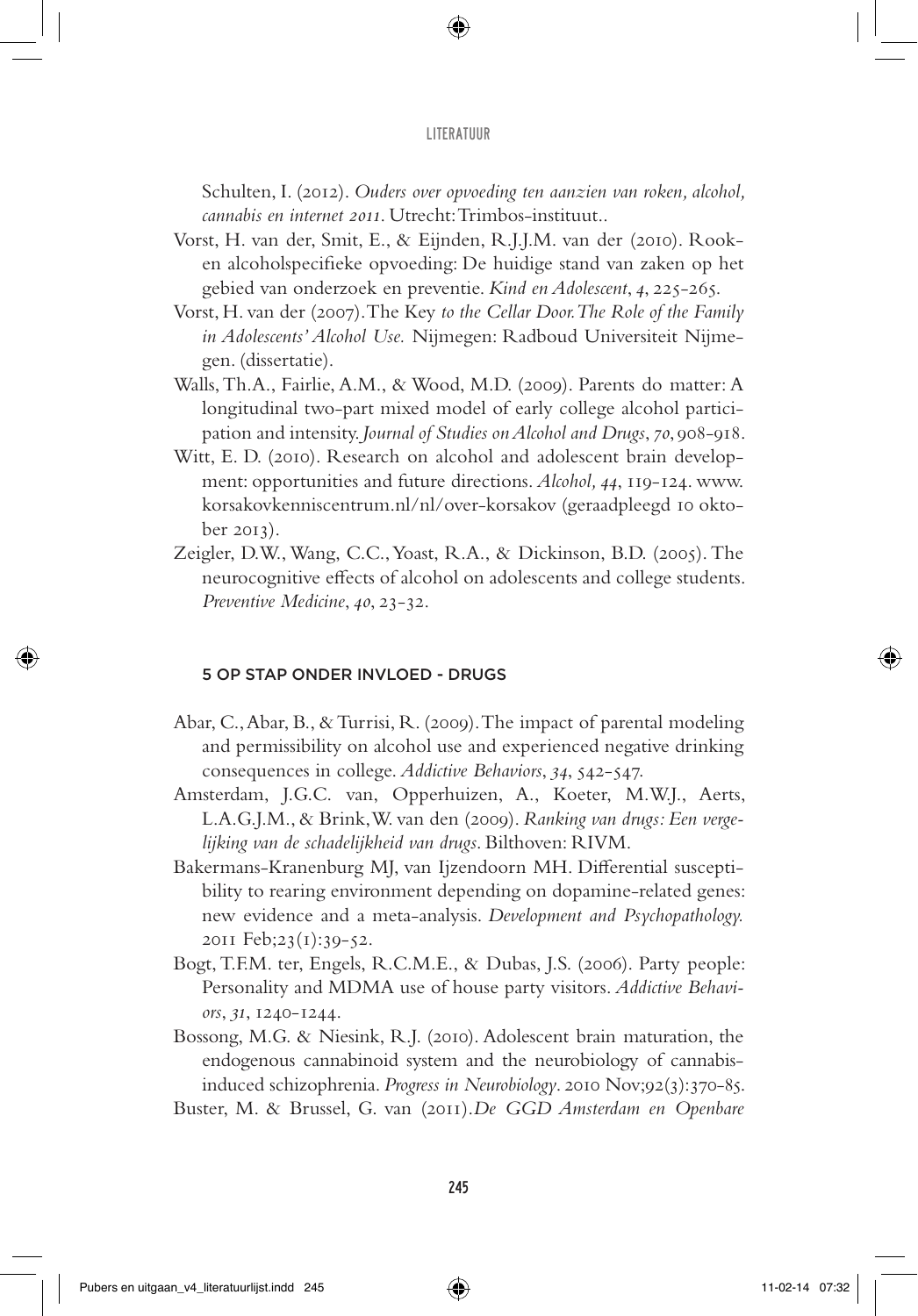*Geestelijke Gezondheidszorg. OGGZ -monitor 2010.* Amsterdam: GGD, cluster Epidemiologie, Documentatie en Gezondheidsbevordering (EDG)

- Carlson, S.R., Johnson, S.C., & Jacobs, P.C. (2010). Disinhibited characteristics and binge drinking among university student drinkers. *Addictive Behaviors*, *35*, 242-251.
- Chadwick, B., Miller, M.L., & Hurd, Y.L. (2013). Cannabis use during adolescent development: Susceptibility to psychiatric illness. *Frontiers in Psychiatry*, *4*, 129. Review.
- Goossens, F., Frijns, T., Hasselt, N. van, & Laar, M. van (2013). *Het grote uitgaansonderzoek*. Utrecht: Trimbos-instituut.
- Gouwe, D. van der (2013). *DIMS Jaarbericht 2012*. Utrecht: Trimbos-instituut.
- IVZ (2002, 2003, 2013). *Kerncijfers verslavingszorg 2001, 2002 en 2011*. Houten: Stichting Informatie Voorziening Zorg.
- IVZ (2013). *GHB hulpvraag in Nederland: Belangrijkste ontwikkelingen van de hulpvraag voor GHB-problematiek in de verslavingszorg 2007-2012*. Houten: Stichting Informatie Voorziening Zorg.
- Kerssemakers, R., Meerten, R. van, Noorlander, E., & Vervaeke, H. (red.) (2008). *Drugs en alcohol: Gebruik, misbruik en verslaving*. Houten: Bohn Stafleu van Loghum.
- Korf D.J. (2004). *Sterke wiet een onderzoek naar blowgedrag, schadelijkheid en afhankelijkheid van cannabis.* Amsterdam: Rozenbergh Publishers.
- Laar, M.W. van, Cruts, A.A.N., Ooyen-Houben, M.M.J. van, Meijer, R.F., Brunt, T., Croes, E.A., & Ketelaars, A.P.M. (2012). *Nationale Drug Monitor 2011*. Utrecht: Trimbos-instituut.
- Lammers, J., Kuntsche, E., Engels, R., Wiers, R., & Kleinjan, M. (2013). Mediational relations of substance use risk profiles, alcohol-related outcomes, and drinking motives among young adolescents in the Netherlands. *Drug and Alcohol Dependence*, *133*(2), 571-579.
- Nabben, T., Benschop, A., & Korfd, D.J. (2012). *Antenne 2011: Trends in alcohol, tabak en drugs bij jonge Amsterdammers*. Amsterdam: Rozenberg Publishers.
- Niesink, R.J.M., & Laar, M. van (2012). *THC, CBD en gezondheidseffecten van wiet en hasj: Recente inzichten*. Utrecht, Trimbos-instituut.
- Poel, A. van der, Doekhie, J. Verdurmen, J. Korf, D. & Laar, M. van (2010). *Feestmeter 2008-2009: Uitgaan en middelengebruik onder bezoekers van party's en clubs*. Utrecht: Trimbos-instituut.
- Rigter, S., & Niesink, R. (2011). *THC monitor*. Utrecht: Trimbos-instituut.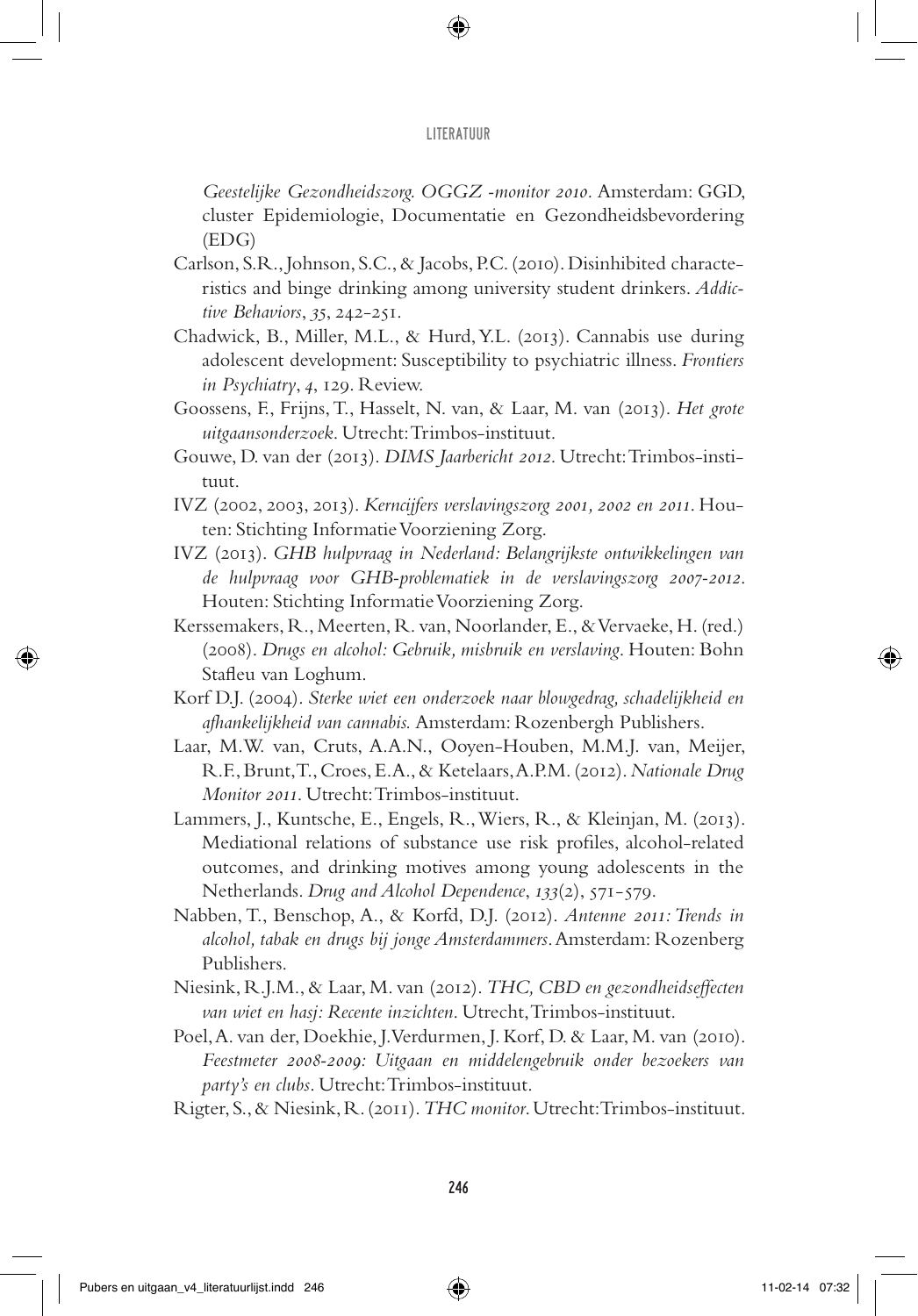- Rooij, A.J. van, Schoenmakers, T.M. & Mheen, D. van de (2011).*Nationaal Prevalentie Onderzoek Middelengebruik 2009: De kerncijfers.NPO*. Rotterdam: IVO.
- Sentse, M., Dijkstra, J.K., Lindenberg, S., Ormel, J., & Veenstra, R. (2010). The delicate balance between parental protection, unsupervised wandering, and adolescents' autonomy and its relation with antisocial behavior: The TRAILS Study. *International Journal of Behavioral Development*, *34*(2), 159-167.
- Snoek, A., Wits, E., & Stel, J. van der (2010). *Kwetsbare groepen jeugdigen en (problematisch) middelengebruik: Visie en interventiematrix. Rotterdam: IVO.*
- Stolte, E. (2010). *GHB*. Amsterdam: Stichting Consument en Veiligheid.
- Verdurmen, J., Monshouwer, K., Dorsselear, S. van, Lokman, S., Vermeulen-Smit, E., & Vollebergh, W. (2012). *Jeugd en riskant gedrag 2011: Kerngegevens uit het peilstationsonderzoek scholieren*. Utrecht: Trimbosinstituut.
- Verheij, M.M., Veenvliet J.V., Groot Kormelink, T., Steenhof. M, & Cools, A.R. (2009). Individual differences in the sensitivity to serotonergic drugs: a pharmacobehavioural approach using rats selected on the basis of their response to novelty. *Psychopharmacology* (Berl) 2009;205:441–455.
- Vogels, N., & Croes, E. (2012). *Monitor drugsincidenten: Factsheet 2011*. Utrecht: Trimbos-instituut.
- Voorham, L, & Buitenhuis, S. (2012). *GHB-gebruikers in beeld: een typering van de GHB-gebruiker en hun bereikbaarheid.* Utrecht: Trimbos-instituut.
- Wetherell, M.A., & Montgomery, C. (2013). Basal functioning of the hypothalamic-pituitary-adrenal (HPA) axis and psychological distress in recreational ecstasy polydrug users. *Psychopharmacology* (Berl), 5 november.
- Wisselink, D.J., Kuijpers, W.G.T., & Mol, A. (2013). *Kerncijfers verslavingszorg 2013*. LADIS: Houten.

## Intermezzo: Piepende oren

- Coenen, K. (2013*). Analyse Hoortesten Nationale Hoorstichting* 2012. Den Haag: Nationale Hoorstichting.
- Beach, E.F., Williams, W. & Gilliver, M. (2012 ). A qualitative study of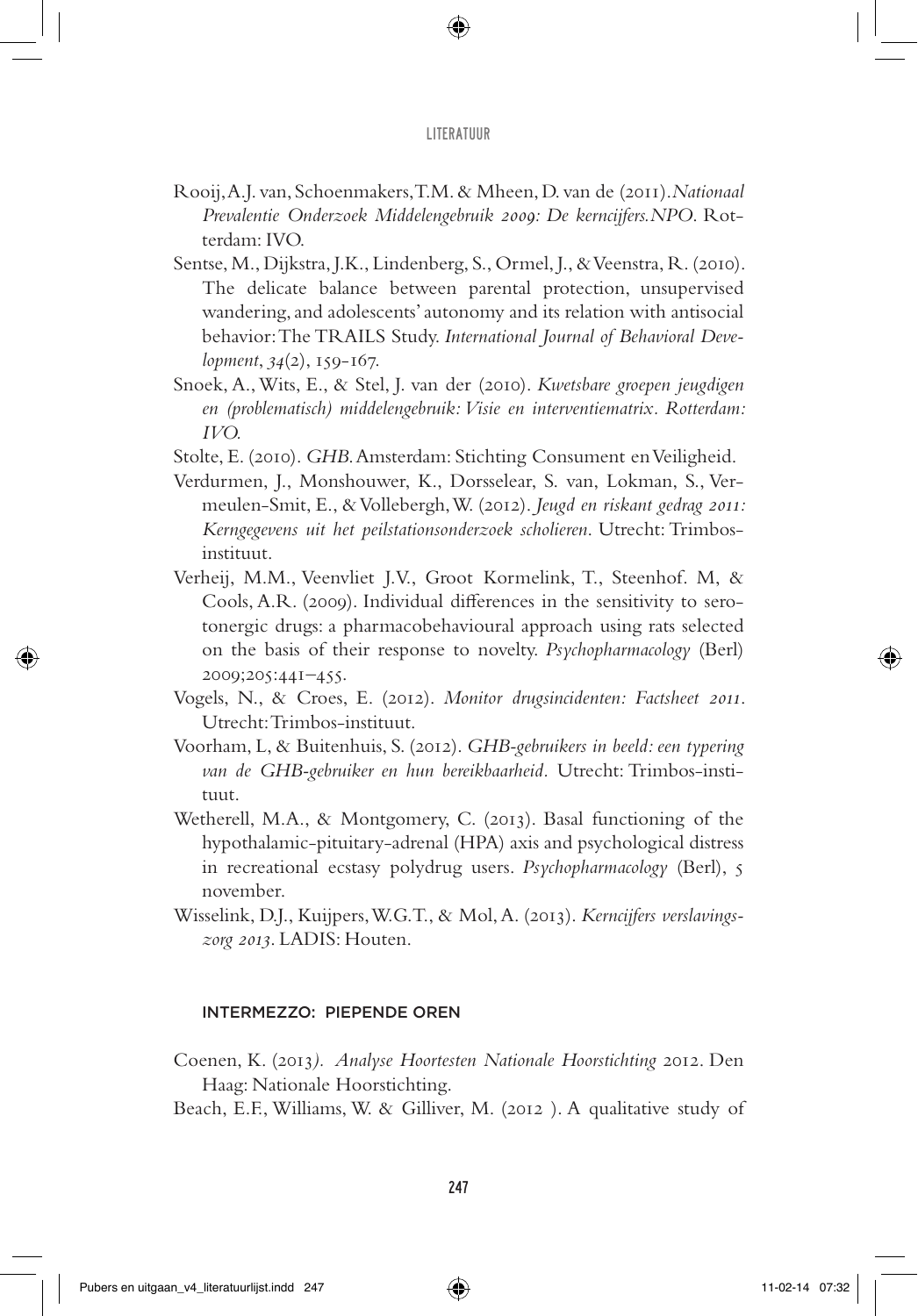earplug use as a health behavior: the role of noise injury symptoms, self-efficacy and an affinity for music. *Journal of Health Psychology 17*(2):237-46.

- Gorter, A.F.(2012). *Gehoorschade als gevolg van harde muziek: risicogedrag en misconcepties onder uitgaanspubliek. Resultaten vragenlijstonderzoek onder 130.000 bezoekers van muzieklocaties en –evenementen.* Den Haag: Nationale Hoorstichting.
- Rijs, K., Meeuse, J., Jurg, M., & Bouman, M. (2007). *Deelrapport formatief onderzoek uitgaanspubliek. Meningen van jongeren over uitgaan en harde muziek*. Gouda/Amsterdam: Centrum Media & Gezondheid en GGD-Amsterdam.
- Vogel, I., Brug, J., Ploeg, C.P. van der & Raat, H. (2010). Young people: taking few precautions against hearing loss in discotheques. *Journal of Adolescent Health.* 2010. May;46(5):499-502.
- Vogel, I., Verschuure, H., Ploeg, C.P. van der, Brug, J.,& Raat, H. (2010). Estimating adolescent risk for hearing loss based on data from a large school-based survey. *American Journal of Public Health*. 2010 Jun;100(6):1095-100.

# 6 Opgefokt en agressief

- Bevilacqua, L., et al. (2010). A population-specific HTR2B stop codon predisposes to severe impulsivity. *Nature*, *468*(7327), 1061-1066.
- Bieleman, B., Maarsingh, H. & Meijer, G. (1998). *Aangeschoten Wild: Onderzoek naar Jongeren, Alcohol, Drugs en Agressie tijdens het Uitgaan.*  Groningen: Stichting Intraval.
- Bervoets, E., Koeman, N., Dijk, N. Van der Torre, E.J. & De Groot, R. (2008). *Wat kan hier? Veiligheidsanalyse Rembrandtplein en Leidseplein: (uitgaans)geweld, maatregelen, effecten*. Den Haag: Boom Juridische Uitgevers.
- Bommel, M. van, Prooijen, J.W. van, Elffers, H., & Lange, P.A.M. van (2013). Intervene to be seen: The power of a camera in attenuating the bystander effect. *Social Psychological and Personality Science*, 11 oktober.
- Bowen, K. L., Morgan, J. E., Moore, S. C. and Van Goozen, S. H. M. (2013). Young offenders? Emotion recognition dysfunction across emotion intensities: Explaining variation using psychopathic traits, conduct disorder and offense severity. *Journal of Psychopathology and Behavioral Assessment.*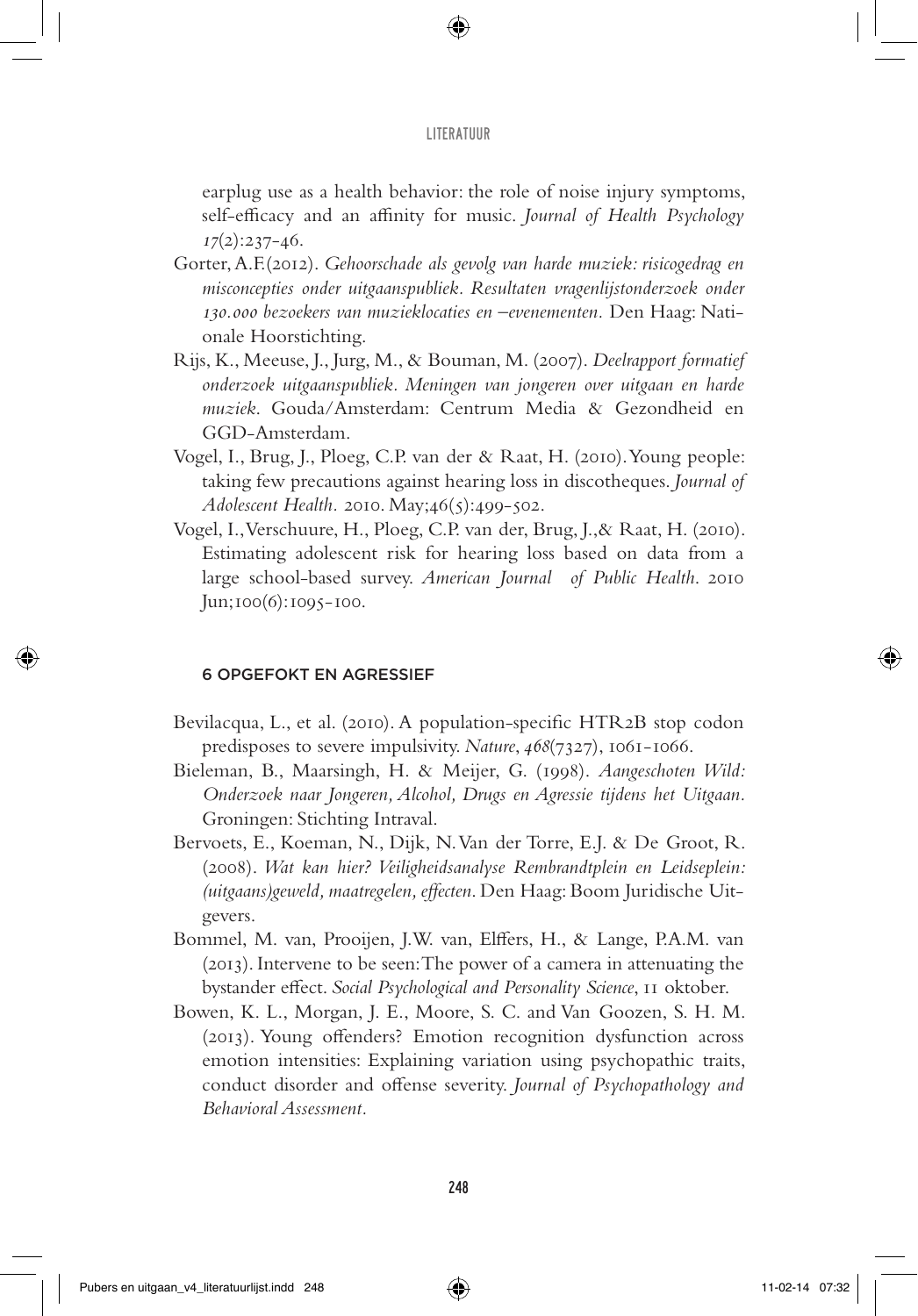- Brickley, M.R., & Shepherd, J.P. (1995). The relationship between alcohol intoxication, injury severity and Glasgow Coma Score in assault patients. *Injury*, *26*, 311-314.
- Chermack, S., & Taylor, S. (1995). Alcohol and human physical aggression: Pharmacological versus expectancy effects. *Journal of Studies on Alcohol*, *56*, 449-456.
- Chermack, S.T. & Giancola, P.R. (1997). The relation between alcohol and aggression: An integrated biopsychosocial conceptualization. *Clinical Psychology Review*.1997;17(6):621-649.
- Eisenegger, C., Naef, M., Snozzi, R., Heinrichs, M., & Fehr, E. (2010). Prejudice and truth about the effect of testosterone on human bargaining behaviour. *Nature*, *463*(7279), 356-359.
- Erpecum, I. van (2005). *Van afzijdigheid naar betrokkenheid*. Den Haag: CCV.
- Farrington, B.C., & Welsh, D.P. (2002). *Improved street lighting and crime prevention*. Stockholm: Swedish Council for Crime Prevention.
- Ferwerda, H., & Beke, B. (1998). *Uitkomsten van het Twaalf Stedendebat Geweld op straat: Hoofdlijnen en suggesties voor beleid*. Den Haag: Ministerie van Binnenlandse Zaken en Koninkrijksrelaties.
- Ferwerda, H., Hasselt, N. van, Ham, T. van, & Voorham, L. (2012). *De juiste snaar*. Arnhem: Bureau Beke.
- Ferwerda, H., I. van Leiden & Van Ham. Het nieuwe hooliganisme*. Justitiële verkenningen*, jrg. 36, 2010, p. 54-68
- Fulwiler, C., Eckstine, J., & Kalsy, S. (2005). Impulsive-aggressive traits, serotonin function, and alcohol-enhanced aggression. *Journal of clinical pharmacology*, *45*, 94-100.
- Geniole, S.N., Carré, J.M., & McCormick, C.M. (2011). State, not trait, neuroendocrine function predicts costly reactive aggression in men after social exclusion and inclusion. Biological Psychology, 87, 137- 145.
- Graham, K. & R. Homel (2008). *Raising the bar: Preventing aggression in and around bars,pubs and clubs.*Cullompton, Willan Publishing,2008
- Godlaski, A.J. & Giancola, P.R. (2009). Executive functioning, irritability, and alcohol-related aggression. *Psychology of Addictive Behaviors* Sep;23(3):391-403.
- Groot, I. de, & Land, M. van der (2012). Ingenomen en uitgehaald: Alcohol en geweld in Amsterdamse uitgaanssettings. Amsterdam: VU, 2012.
- Hasselt, N. van (2012). *De explosieve mix in Haren*. Utrecht: Trimbos-instituut.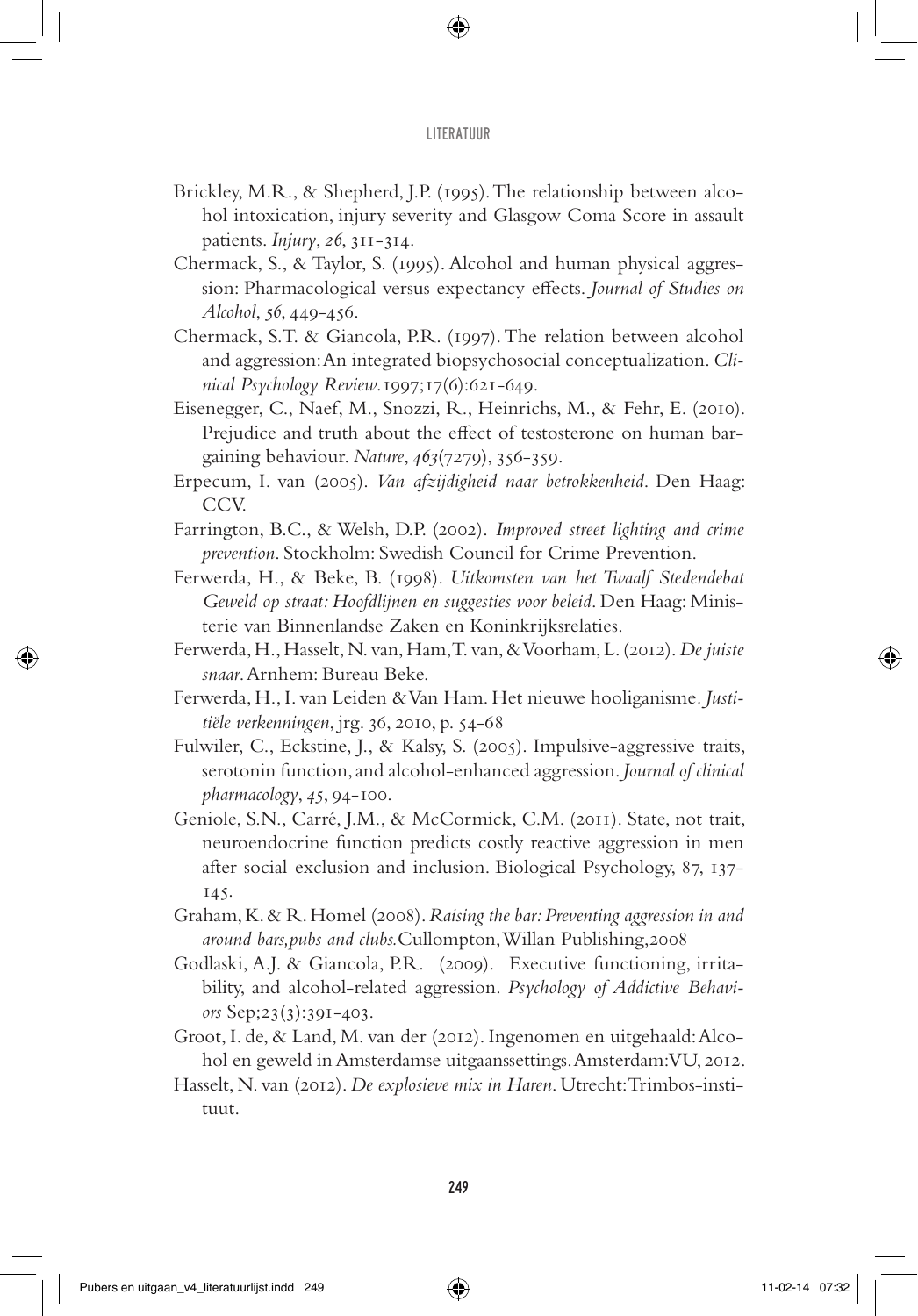- Hughes, K., Anderson, Z., Morleo, M., & Bellis, M. (2008). Alcohol, nightlife and violence: The relative contributions of drinking before and during nights out to negative health and criminial justive outcomes. *Addiction*, *103*, 60-65.
- Krul, J., & Sannen, A. (2013). *Factsheet opwindingsdelier*. Utrecht: Trimbosinstituut.
- Laan, A.M., & Blom, M. (2011). *Jeugdcriminaliteit in de periode 1996-2010*. Den Haag: CBS.
- Leest, W. van der (2013). *Geweld: Analyse van de aard, omvang en ontwikkeling van expressief geweld in Nederland*. Zoetermeer: Nationale Politie, Dienst Landelijke Informatie Organisatie, Landelijk Programma Aanpak Geweld.
- Lemmers, L., Riper, H. & Cuijpers, P. (2005). Alcohol en uitgaansgeweld. *MGV. Maandblad geestelijke volksgezondheid, 60*, 395-410.
- Loef, L., Heijke, M., & Dijk, B. van (2011). *Typologie van plegers van geweldsdelicten*. Amsterdam: DSP-Groep.
- Marsh, P. & Fox Kibby, K. (1992). *Drinking and Public Disorder: A Report of Research Conducted for the Portman Group by MCM Research*. London: Portman Group. Peter Marsh, Kate Fox Kibby, Drinking and Public Disorder
- Miczek, K.A., et al. (1994). Alcohol, drugs of abuse, aggression, and violence. In: Reiss, A.J., & Roth, J.A. (red.), *Understanding and Preventing Violence 3* (pp. 377-570). Washington, DC: National Academy Press.
- Montoya, E.R., Terburg, D., Bos, P.A., & Honk, E.J. van (2012). Testosterone, cortisol, and serotonin as key regulators of social aggression: A review and theoretical perspective. *Motivation and emotion*, *36*(1), 65-73.
- Muller, E., & Rosenthal, U. Zannoni, M., Ferwerda, H., & Schaap, S. D. (2009). Strandrellen in Hoek van Holland. Dancefestival Veronica Sunset Grooves, 22 augustus 2009. Den Haag/Arnhem, COT/ Bureau Beke.
- Nabben, T. (2010). *High Amsterdam: Ritme, roes en regels in het uitgaansleven*. Amsterdam: Ton Nabben.
- Nobelen, D. van, & Leest, W. van der (2011). Geweld als experiment of structureel? Jeugdige geweldplegers door de jaren heen. *Secondant* 2011 (6), 37-41.
- Nordrum, I., Eide, T.J., & Jørgensen, L. (2000). Alcohol in a series of medico-legally autopsied deaths in northern Norway 1973-1992. *Forensic Science International*, *110*, 127-137.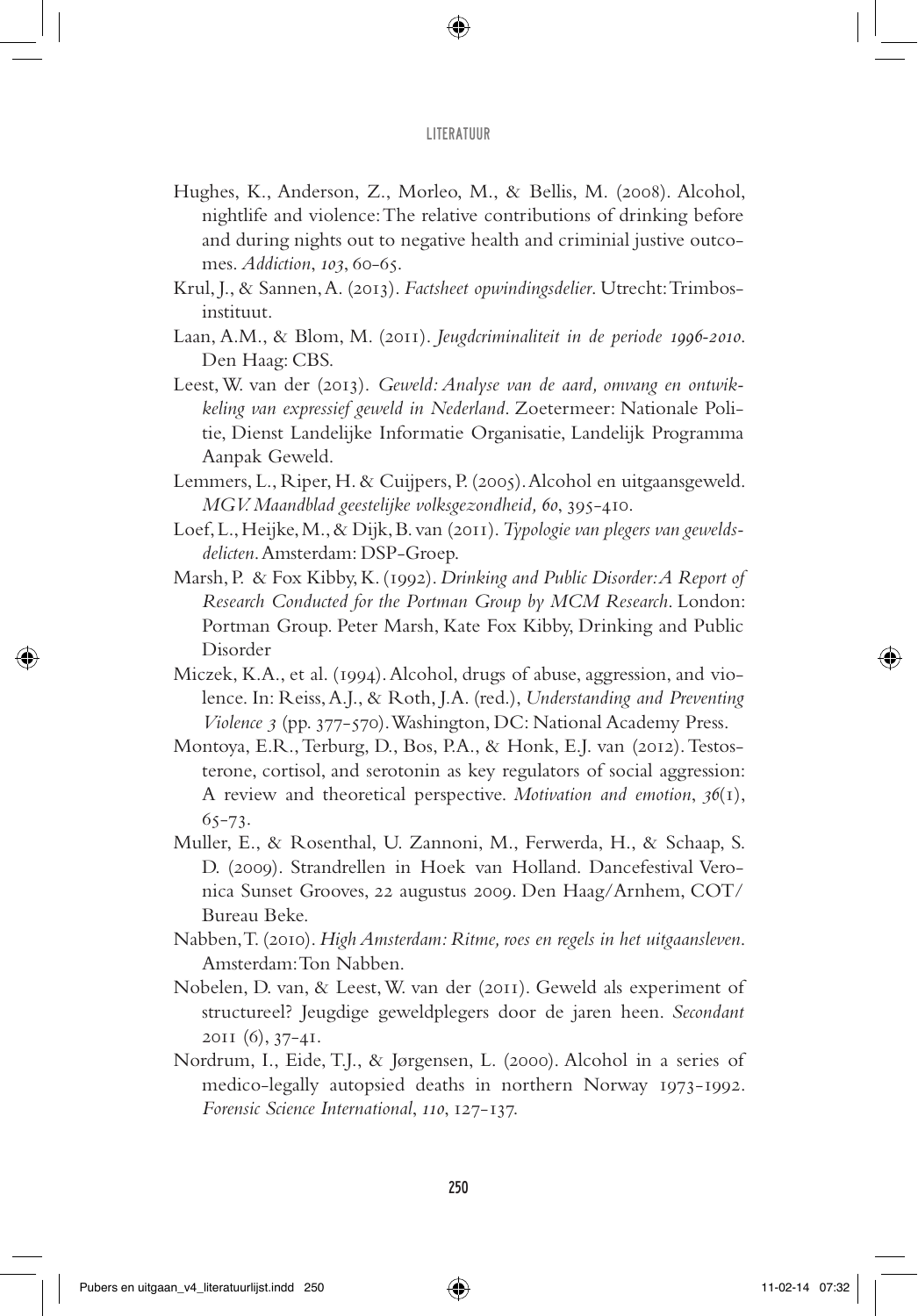- Peeck, V. (2012) Jong, slachtoffer en dader slachtoffer- en daderschap van geweld. *Secondant* 6, 38-41.
- Popma, A. (2006). *Neurobiological factors of antisocial behaviour in delinquent male adolescents* (dissertatie).. Amsterdam: Vrije Universiteit.
- Quigg, Z., Hughes, K., Bellis, M., Calafat, A., Hasselt, N. van & Kosir, M. (in press). Incidents of harm in European drinking environments and relationships with venue and customer charecteristics. *International Journal of Alcohol and Drug Research.*
- Ronay, R., & Hippel, W. von (2010). The presence of an attractive woman elevates testosterone and physical risk-taking in young men. *Social Psychological and Personality Science*, *1*, 57-64.
- Rossow, I., & Norström, T. (2011). The impact of small changes in bar closing hours on violence. The Norwegian experience from 18 cities*. Addiction*, *107*(3), 530-537.
- Shepherd, J.P.,Sutherland, I. & Newcombe, R.G. (2006). Relations between alcohol, violence and victimization in adolescence. *Journal of Adolescence*. 2006 Aug;29(4):539-53.
- Slotboom, A., Wong, T.M.L., Swier, C., & Broek, T.C. van der (2011). *Delinquente meisjes*. Den Haag: Boom juridische uitgevers.
- Smucker-Barnwell, S., Borders, A., & Earleywine, M. (2006). Alcoholaggression expectancies and dispositional aggression moderate the relationship between alcohol consumption and alcohol-related violence. *Aggressive Behaviors*, *32*, 517-525.
- Veenstra, R., Huitsing, G., Dijkstra, J.K., & Lindenberg, S. (2010). Friday on my mind: The relation of partying with antisocial behavior of early adolescents. *Journal of Research on Adolescence, 20*(2), 420-431.
- Weenink, D. (2011). Geweld en de alcoholcultuur van plattelandsjongeren. *Justitiële verkenningen*, Vol. 37, No. 4, p.43-64.
- Wells, S., Graham, K., Tremblay, P. F. (2009). Every male in there is your competition: young men's perceptions regarding the role of the drinking setting in male-to-male barroom aggression. Substance Use and Misuse 44, 1434–62.
- Wilson, M., & Daly, M. (1985). Competitiveness, risk-taking and violence: The young male syndrome. *Ethology & Sociobiology*, *6*, 59-73.
- Zhong, C., Bohns, V., & Gino, F. (2010). Good lamps are the best police: Darkness increases dishonesty and self-interested behavior. *Psychological Science*, *21*(3), 311-314.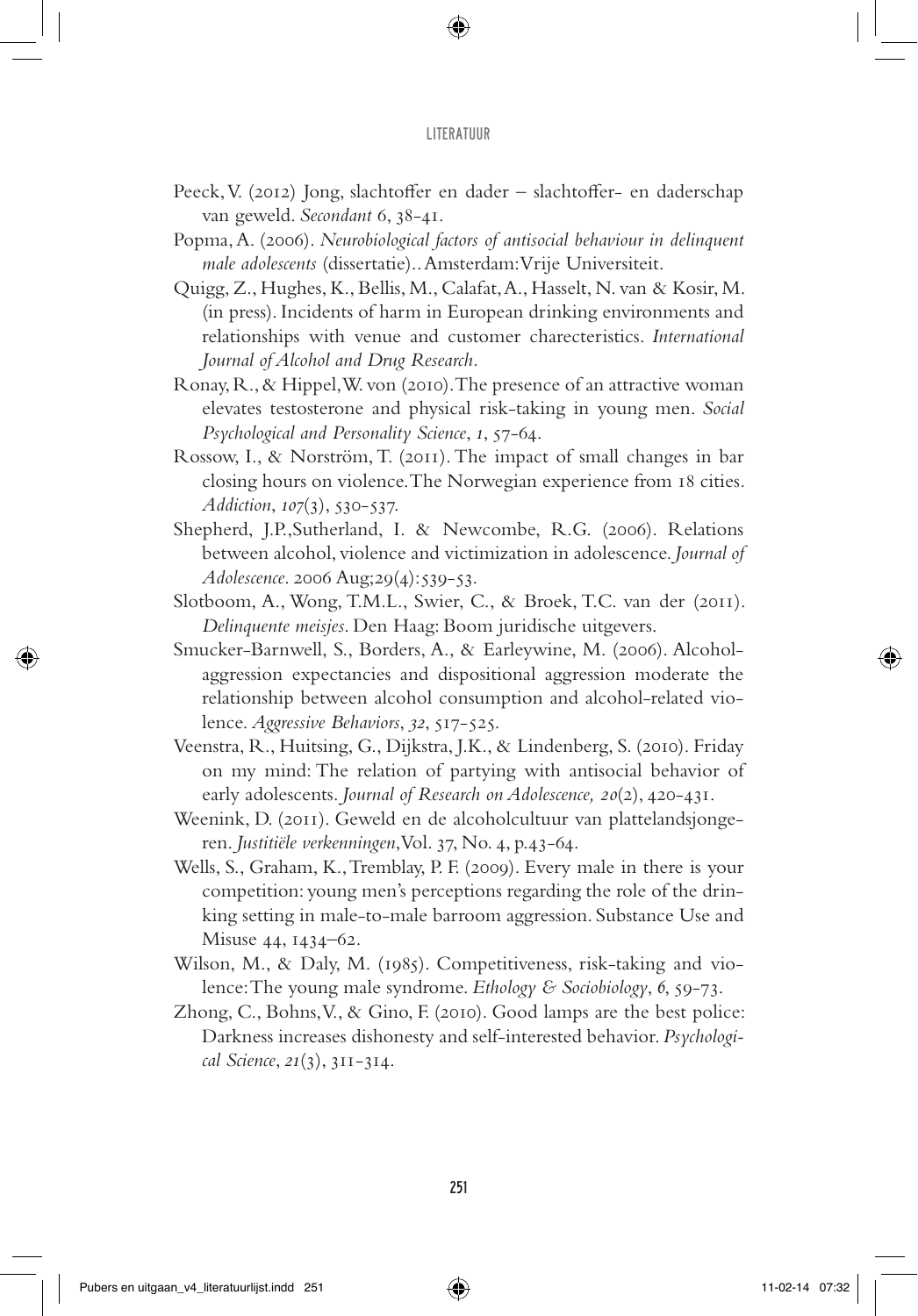# 7 Opgewonden en onervaren

- Abbey, A. (2002). Alcohol-related sexual assault: A common problem among college students. *Journal of Studies on Alcohol, Supplement* 14, 118–128.
- Abbey, A., & Harnish, R. J. (1995). Perception of sexual intent: The role of gender, alcohol consumption, and rape supportive attitudes. *Sex Roles*, 32, 297-313.
- Agnew, R., & Petersen, D.M. (1989). Leisure and delinquency. *Social Problems*, 36, 332-350.
- Bellis M.A., Hughes K. & Calafat A. (2008). Sexual uses of alcohol and drugs and the associated risks: a cross-sectional study of young people in nine European studies. *BMC Public Health* 2008;8:155.
- Bogt, T. ter, Soitos, S., & Delsing, M. (2011). Music listening in adolescence. In: *Encyclopedia of Adolescence*, 2011, 240-250.
- Bogt, T.F.M. ter, Engels, R.C.M.E., Bogers, S., & Kloosterman, M. (2010). 'Shake it baby, shake it': Media preferences, sexual attitudes and gender stereotypes among adolescents. *Sex Roles*, *63*, 844-859.
- Buffum, J., Moser, C. and Smith, D. (1988). Street drugs and sexual function. In Sitsen JMA. *Handbook of Sexology. Volume VI.* The pharmacology and endocrinology of sexual function. Amsterdam: Elsevier.
- Cagiano, R., Bera, I., Sabatini, R., Flace, P., Vermesan, D., Vermesan, H., Dragulescu, S.I., Bottalico, L., & Santacroce, L. (2008). Effects on rat sexual behaviour of acute MDMA (ecstasy) alone or in combination with loud music. *European Review for Medical and Pharmacological Sciences*, *12*(5), 285-292.
- Cense, M. & van Dijk, L. (2010), *Niet zomaar seks. Jongeren over seks en grenzen.* Utrecht: Rutgers WPF.
- Club Judge (2010). *De 100 beste clubs van Nederland*. Amstelveen: House of knowledge.
- Corcoran, K. J., & Thomas, L. R. (1991). The influence of observed alcohol consumption on perceptions of initiation of sexual activity in a college dating situation. *Journal of Applied Social Psychology*, 21, 500 -507.
- Cunningham, M.R. (1986). Measuring the physical in physical attractiveness: Quasi-experiments on the sociobiology of female facial beauty. *Journal of Personality and Social Psychology*, *50*(5), 925-935.
- Dermen, K.H. & Cooper, M.L. (2000). Inhibition conflict and alcohol expectancy as moderators of alcohol's relationship to condom use. *Exp. Clin. Psychopharmacol*. 8: 198-206, 2000.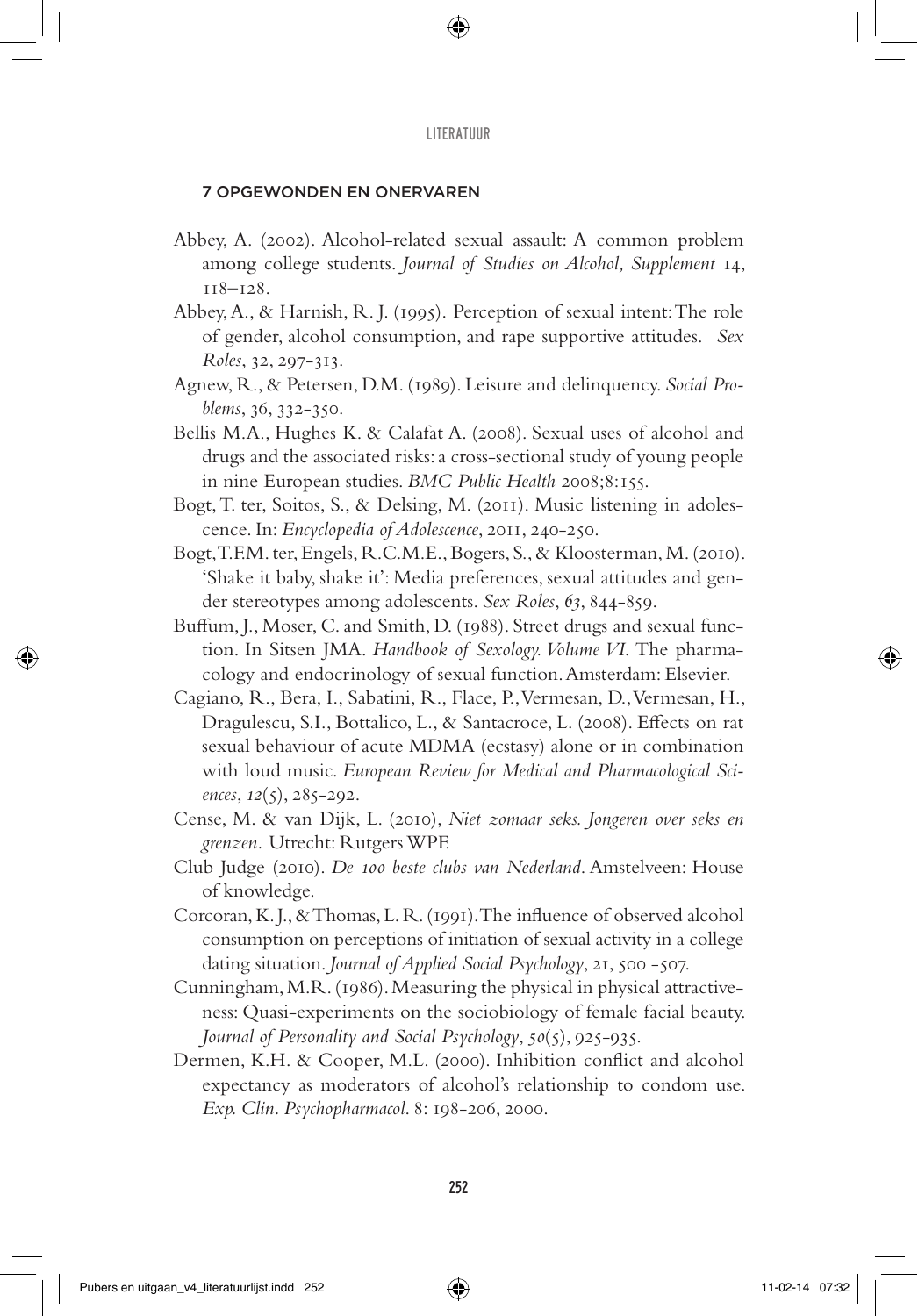- Doornwaard, S.M., Eijnden, R.J.J.M. van den, Lugtig, P.J., Bogt, T.F.M. ter, & Overbeek, G.J. (2012). Ontwikkelingstrajecten in en voorspellers voor het gebruik van seksueel expliciet internetmateriaal. *Kind en Adolescent, 33(4), 226-238.*
- Durante, K.M., Li, N.P., & Haselton, M.G. (2008). Changes in women's choice of dress across the ovulatory cycle: Naturalistic and laboratory task-based evidence. *Personality and Social Psychology Bulletin*, *34*, 1451- 1460.
- Factsheet Chlamydia Screening 2008-2010: resultaten, conclusies en aanbevelingen.
- Felten H, Jansen K, Brants L, (2009), *Seksualisering: "Je denkt dat het normaal is…"Onderzoek naar de beleving van jongeren* Utrecht: Movisie.
- Fink, B., Hugill, N., & Lange, B.P. (2012). Women's body movements are a potential cue to ovulation. *Personality and Individual Differences*, *53*, 759-763.
- George, W. H., Gournic, S. J., & McAfee, M. P. (1988). Perceptions of postdrinking female sexuality: Effects of gender, beverage choice, and drink payment*. Journal of Applied Social Psychology*, 18, 1295-1317.
- Goossens, F., Frijns, T., Hasselt, N. van, & Laar, M. van (2013). *Het grote uitgaansonderzoek*. Utrecht: Trimbos-instituut.
- Graaf, H. de, Kruijer, H., Acker, J. van, & Meijer, S. (2012). *Seks onder je 25e 2: Seksuele gezondheid van jongeren in Nederland anno 2012*. Delft: Eburon.
- Halpern, C.T., Kaestle, C.E. & Hallfors, D.D. (2007). Perceived physical maturity, age of romantic partner, and adolescent risk behavior. Prev Sci. 2007 Mar;8(1):1-10.
- Hall, J. & Moore, C. (2008). Drug facilitated sexual assault A review. *Journal of Forensic and Legal Medicine* 2008; 15:291-297.
- Harreveld, C. (2008). *Ongewenste seks tijdens het uitgaan: Wanneer 'ja' tot spijt leidt en 'nee' niet wordt gerespecteerd*. Masterthesis. Utrecht: Universiteit Utrecht.
- Hasselt, N. van, & Wit, J. de (2013). Let's talk about sex. Verslaving, 9(2), 43-58.
- Havighurst, R.J. (1971). *Developmental Tasks and Education* (derde editie). New York: Longman.
- Hughes, S.M., Harrison, M.A., & Gallup, G.G. (2007). Sex differences in romantic kissing among college students: An evolutionary perspective. *Evolutionary Psychology*, *5*, 612-631.
- Jamaingal-Jones, D., Pritchard, A., & Morgan, N. (2010). Going the dis-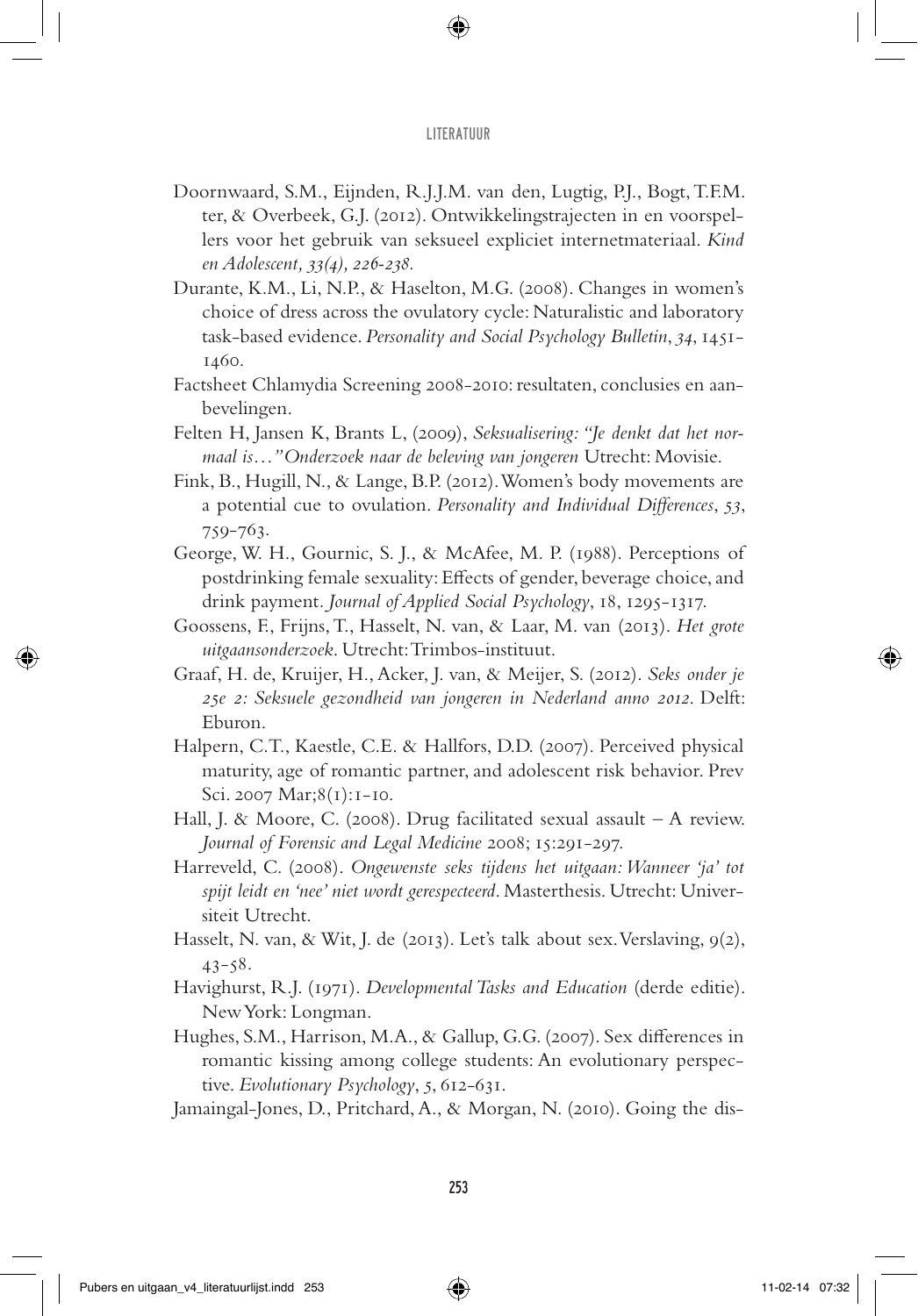tance: Locating journey, liminality and rites of passage in dance music experiences. *Leisure Studies*, 29(3), 253-268.

- Keijsers, L. (2013). *Waarom tieners zo irritant kunnen zijn: En hoe je daar als ouder mee kunt leren leven*. Houten: Lannoo campus.
- Kuyper, L., Wit, J. de, & Adam, P. (2010). *Laat je nu horen! Een onderzoek naar grensoverschrijdende seksuele ervaringen en gedragingen onder jongeren*. Utrecht: Universiteit Utrecht.
- Kuyper, L., Wit, J. de, Adam, P., Woertman, L., & Berlo, W. van (2009). *Laat je nu horen! Een onderzoek naar grensoverschrijdende seksuele ervaringen en gedragingen onder jongeren*. Utrecht: Universiteit Utrecht/Rutgers Nisso Groep.
- Lovatt, P. (2011). Dance confidence, age and gender. *Personality and Individual Differences*, *50*(5), 668-672.
- Mann, S., Brima, N., & Stephenson, J. (2010). Early alcohol use and sexual activity in young people: A secondary analysis of the Ripple and Share school survey data. *HIV Medicine*, *11*(Suppl. 1), P86.
- McElrath, K. (2005). Ecstasy users' perceptions about sexuality and sexual risk. *Substance Use and Misuse*, 40, 1461-1477.
- Mieras. M. (2010). *Liefde. Wat hersenonderzoek onthult over de klik, de kus en al het andere*. Amsterdam: NieuwAmsterdam.
- Miller, G., Tybur, J.M., Jordan, B.D., et al. (2007). Ovulatory cycle effects on tip earnings by lap dancers: Economic evidence for human estrus? *Evolution and Human Behavior*, *28*, 375-381.
- Mohler-Kuo, M., Dowdall, G., Koss, M. & Wechsler, H. (2004). Correlates of rape while intoxicated in a national sample of college women. *Journal of Studies on Alcohol, 65*, 37-45.
- Nater, U.M., Krebs, M., & Ehlert, U. (2004). Sensation seeking, music preference, and psychophysiological reactivity to music. *Musicae Scientiae*, *9*(2), 239-254.
- Nationaal Kompas Volksgezondheid\Gezondheidstoestand\Ziekten en aandoeningen\Infectieziekten\Soa\Chlamydia (geraadpleegd 14 juni 2013).
- Neave, N, MrCarty, K, Freynik, J, Caplan, N, Honekopp, J & Fink, B. (2010). Male dance moves that catch a woman's eye. *Biology Letters*, 8 September.
- Nicholson, K. L. & Balster, R. L. (2001) GHB: a new and novel drug of abuse. *Drug and Alcohol Dependence,* 63, 1 -22.
- Nikken, P., & Graaf, H. de (2011). *Seks in de media: Wat doen jongeren ermee? Een onderzoek met twee metingen*. Utrecht: Nederlands Jeugdinstituut/ Rutgers WPF.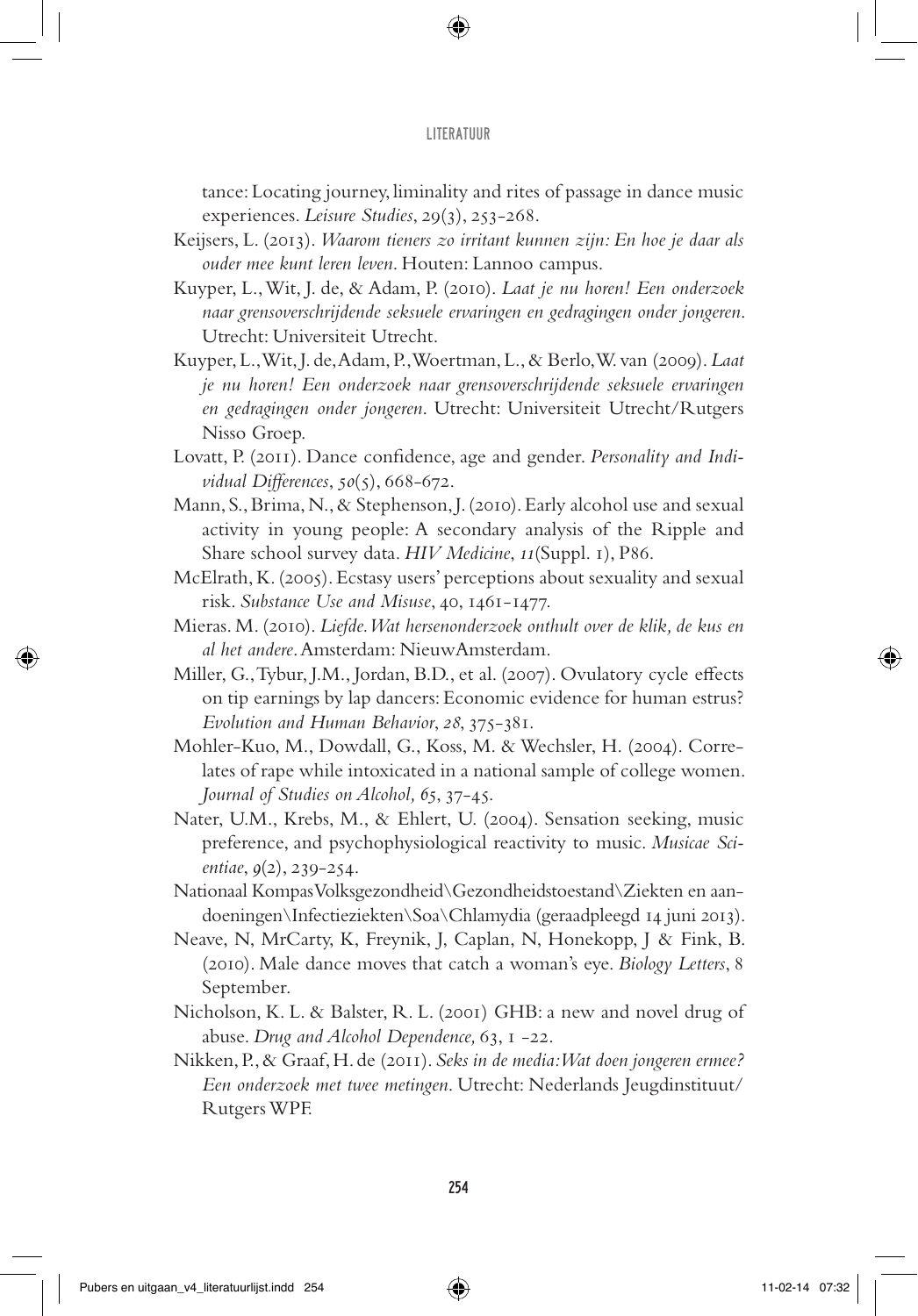- Parks, K.A., Hsieh, Y.P., Collins, R.L. & Levonyan-Radloff, K. (2011). Daily assessment of alcohol consumption and condom use with known and casual partners among young female bar drinkers. *AIDS Behavior*. 2011 Oct;15(7):1332-41.
- Peter, J. & Valkenburg, P. (2010). Processes underlying the effects of adolescents' use of sexually
- explicit internet material: The role of perceived realism. *Communication Research*, 37, 375-399.
- Portegijs, W., Hermans, B., & Lalba, V. (2006). *Emancipatiemonitor 2006: Veranderingen in de leefsituatie en levensloop*. Den Haag: SCP.
- Prins, M. (2008). *De deugd van tegenwoordig: Onderzoek naar jongeren en hun grenzen*. Nijmegen: Radboud Universiteit Nijmegen.
- Proudfoot P., Heubeck B., Ward J. & Degenhardt L. (2011) Ecstasy use, outcome expectancies, and sexual risk taking. *Australian Psychologist*. Vol.46(4), Dec 2011, pp. 219-228.
- Rehm, J., Shield, K.D., Joharchi, N., & Shuper, P.A. (2012). Alcohol consumption and the intention to engage in unprotected sex: Systematic review and meta-analysis of experimental studies. *Addiction*, *107*(1),  $51-59.$
- Ronen, S.(2010). Grinding On the Dance Floor. Gendered Scripts and Sexualized Dancing at College Parties. *Gender & Society* 2010 24: 355
- Selfhout, M. (2009). *Me, myself, and you: Friendships in adolescence*. Dissertatie. Utrecht: Universiteit Utrecht.
- Spronsen en partners (2012). De discotheek in beeld. Factsheet. Spronsen en partners horeca-advies.
- Stulhofer A, Baćak V, Ajduković D & Graham C. (2010). Understanding the association between condom use at first and most recent sexual intercourse: an assessment of normative, calculative, and habitual explanations. *Social Science & Medicine*. 2010; 70:2080-4.
- Taggart, C.A, Parks, K.A , Levonyan-Radloff,K & Hequembourg, A. (2009) *A Qualitative Comparison of Alcohol and Non-Alcohol Involved Sexual Aggression in a Sample of College Women.* Presented at Research Society on Alcoholism Annual Meeting: San Diego, California, June 2009.
- Verdurmen, J., Monshouwer, K., Dorsselear, S. van, Lokman, S., Vermeulen-Smit, E., & Vollebergh, W. (2012). *Jeugd en riskant gedrag 2011: Kerngegevens uit het peilstationsonderzoek scholieren*. Utrecht: Trimbosinstituut.
- Visser, R. de & Smith, R. (2001). Relationship between sexual partners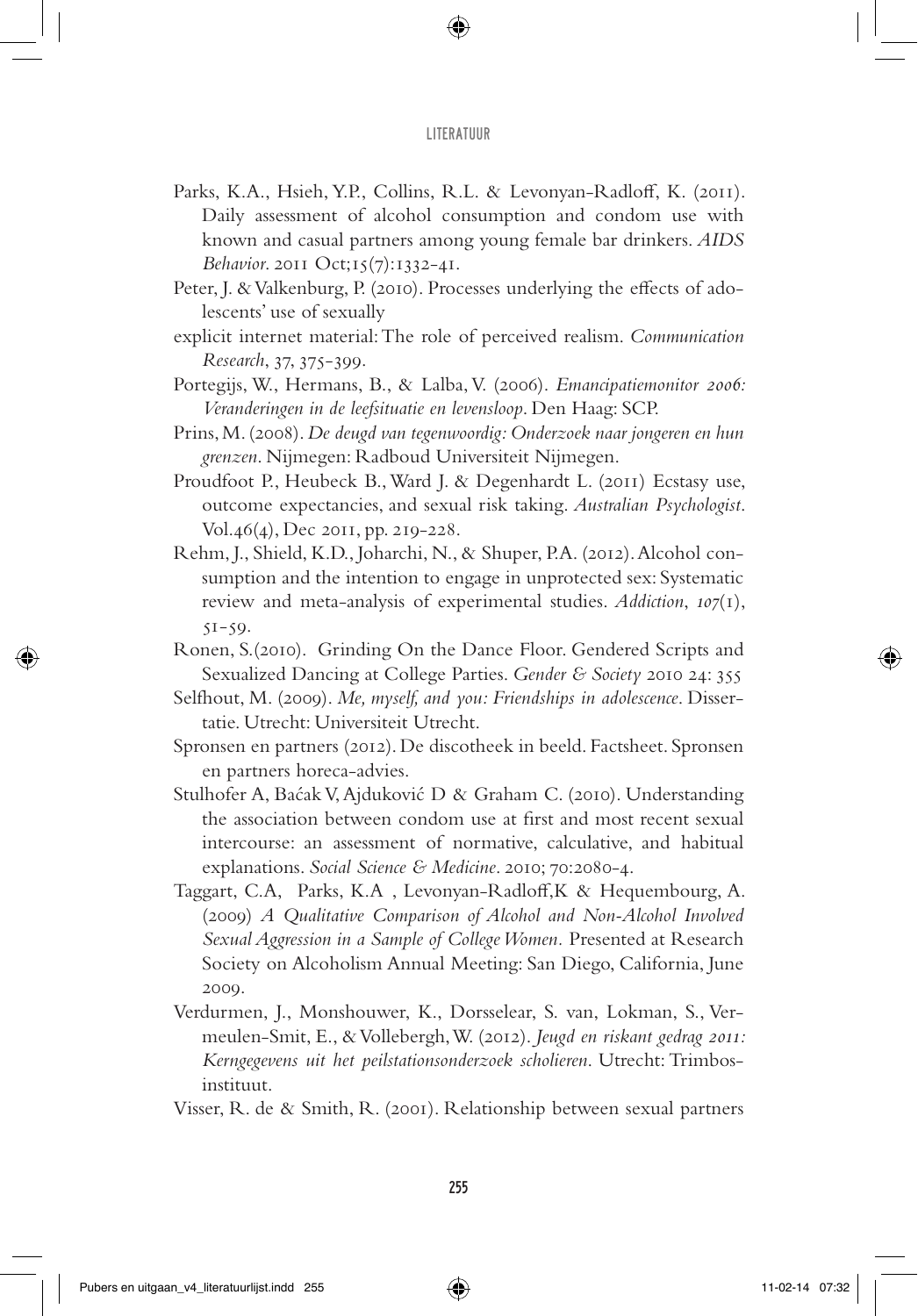influences rates and correlates of condom use. *AIDS Education and Prevention. 2001*; 13:413–427.

Wetboek van Strafrecht Titel XIV. Misdrijven tegen de zeden, artikel 247. Wouters, C. (2012). *De jeugd van tegenwoordig: Emancipatie van liefde en lust sinds 1880*. Amsterdam: Atheneum—Polak & Van Gennep. www. aidsfonds.nl/kennis/geschiedenis (geraadpleegd 12 december 2013). www.Jong030.nl (geraadpleegd 10 oktober 2013; bericht is van mei 2011). www.reguliers.net/geschiedenis.php (geraadpleegd 10 oktober 2013). http://www.rivm.nl/Documenten\_en\_publicaties/Algemeen\_Actueel/Nieuwsberichten/2013/Meer\_mensen\_bezoeken\_ SOA\_poliklinieken\_met\_chlamydia\_en\_gonorroe\_infecties (geraadpleegd 12 december 2013).

## 8 De rit naar huis

- Blomberg, R.D., Peck, R.C., Moskowitz, H., Burns, M., & Fiorentino, D. (2005). *Crash risk of alcohol involved driving: A case-control study*. Stamford: Dunlap.
- CBS Statline, 2013.
- Club Judge (2010). *De 100 beste clubs van Nederland*. Amstelveen: House of knowledge.
- Dunlop, S.M., & Romer, D. (2010). Adolescent and young adult crash risk: Sensation seeking, substance use propensity and substance use behaviors. *Journal of Adolescent Health*, 46(1), 90-92.
- Ginsburg, K.R., Durbin, D.R., García-España J.F., Kalicka, E.A., & Winston, F.K. (2009). Associations between parenting styles and teen driving, safety-related behaviors and attitudes. *Pediatrics*. 124(4):1040-51.
- Goldenbeld, C., & Houwing, S. (2001). *De rijvaardigheid en trainbaarheid van jonge verkeersdeelnemers*. R-2001-16. Leidschendam: SWOV.
- Goossens, F., Frijns, T., Hasselt, N. van, & Laar, M. van (2013). *Het grote uitgaansonderzoek*. Utrecht: Trimbos-instituut.
- Groeger, J.A. (2006). Youthfulness, inexperience, and sleep loss: the problems young drivers face and those they pose for us. *Injury Prevention.*2006;12:i19-i24
- Hels, T., Bernhoft, I.M., Lyckegaard, A., Houwing, S., et al. (2011). *Risk of injury by driving with alcohol and other drugs*. Brussel: European Commission, DRUID.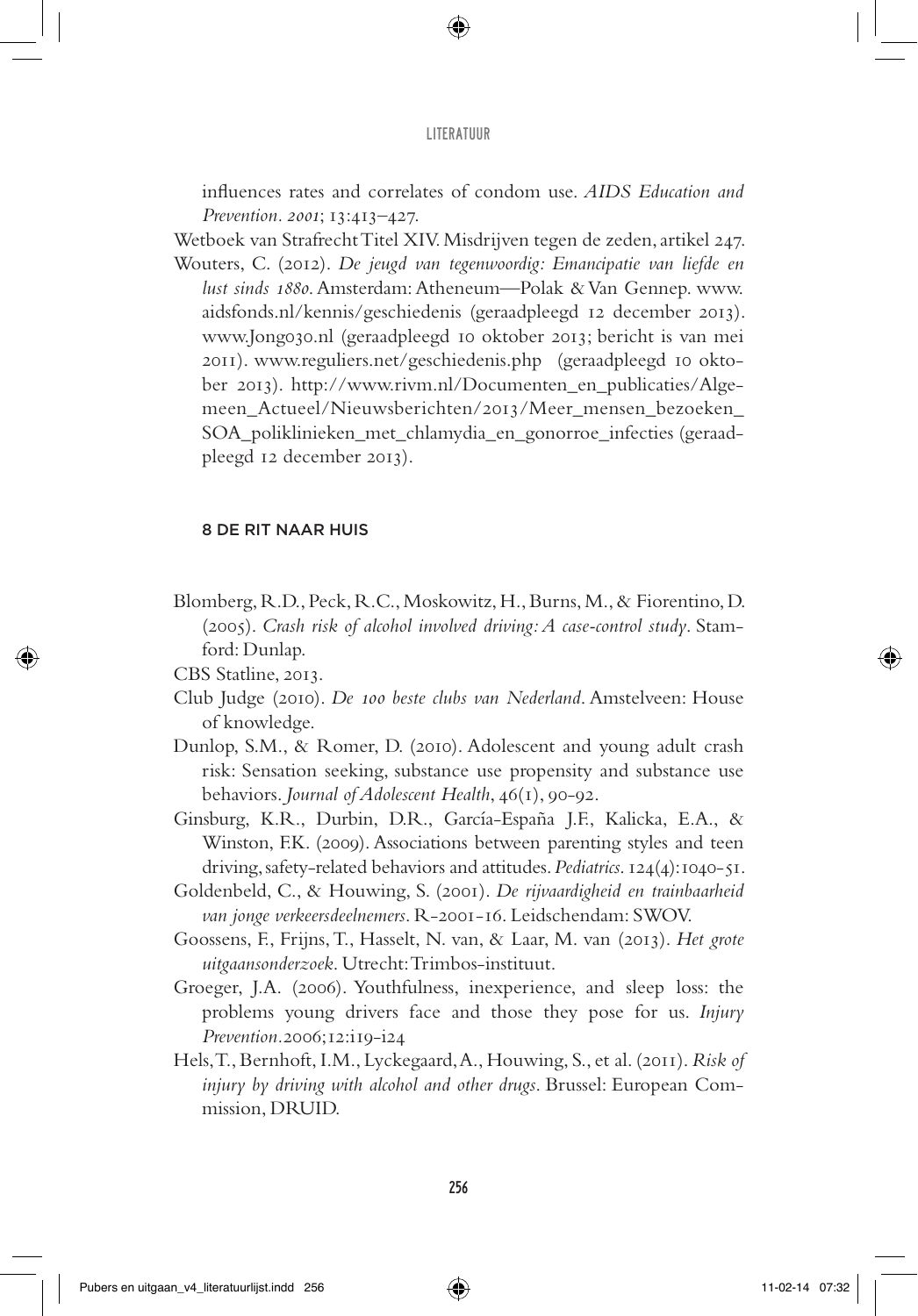- Houwing, S., Hagenzieker, M., Mathijssen, R., Bernhoft, I.M., et al (2011).*Prevalence of alcohol and other psychoactive substances in drivers in general traffic:* Part 1: General results; Part 2: Country reports.
- Deliverable 2.2.3 of DRUID, Driving Under the Influence of Drugs, Alcohol and Medicines. European Commission, Brussels.
- Jonah, B.A., Thiessen, R., & Au-Yeung, E. (2001). Sensation seeking, risky driving and behavioral adaptation. *Accident Analysis & Prevention*, *33*(5), 679-684.
- Kemler, H.J., Braam, H., Lanen, F. van, & Dekker, R. (2007). *Veiligheidsbarometer 13 tot en met 18 jarigen*. Intern rapport 398. Amsterdam: Stichting Consument en Veiligheid.
- Laar, M.W. van, Cruts, A.A.N., Ooyen-Houben, M.M.J. van, Meijer, R.F., Brunt, T., Croes, E.A., & Ketelaars, A.P.M. (2012). *Nationale Drug Monitor 2011*. Utrecht: Trimbos-instituut.
- Ligtermoet, D. & Krose, P. (2011). *Ernstige verkeersongevallen met jonge beginnende bestuurders*
- *Een analyse van politiedossiers.* Delft: Ministerie van Infrastructuur en Milieu/Rijkswaterstaat Dienst Verkeer en Scheepvaart.
- Mathijssen, R., & Houwing, S. (2005). *The prevalence and relative risk of drink and drug driving in the Netherlands: A case-control study in the Tilburg police district* (R-2005-9). Leidschendam: SWOV.
- Nyberg, A., & Gregersen, N.P. (2007). Practicing for and performance on drivers license tests in relation to gender differences in crash involvement among novice drivers. *Journal of Safety Research*, *38*, 71-80.
- OECD-ECMT. (2006). *Young drivers: the road to safety*. Paris: Organisation for Economic Co-operation and Development OECD; European Conference of Ministers of Transport ECMT' Olkkonen, S. & Honkanen, R. (1990). *The role of alcohol in nonfatal bicycle injuries.* In: Accident Analysis & Prevention*,* vol. 22, nr. 1, p. 89-96
- Reurings, M.C.B. (2010). *Hoe gevaarlijk is fietsen in het donker? Een analyse van fietsongevallen naar lichtgesteldheid*. Leidschendam: SWOV.
- Schoon, C.C. & Goldenbeld, C. (2003). *Jonge brom- en snorfietsers: Kan hun ongevalskans sterk omlaag?* Leidschendam: SWOV.
- Simons-Morton, B.G., Ouimet, M.C., Zhang, Z., Klauer, S.E., et al. (2011). The effect of passengers and risk-taking friends on risky driving and crashes/near crashes among novice teenagers*. Journal of Adolescent Health*, *49*(6), 587-593.
- SWOV (2009). *Factsheet Brom- en snorfietsen*. Leidschendam: SWOV.
- SWOV (2010). *Factsheet jonge beginnende automobilisten*. Leidschendam: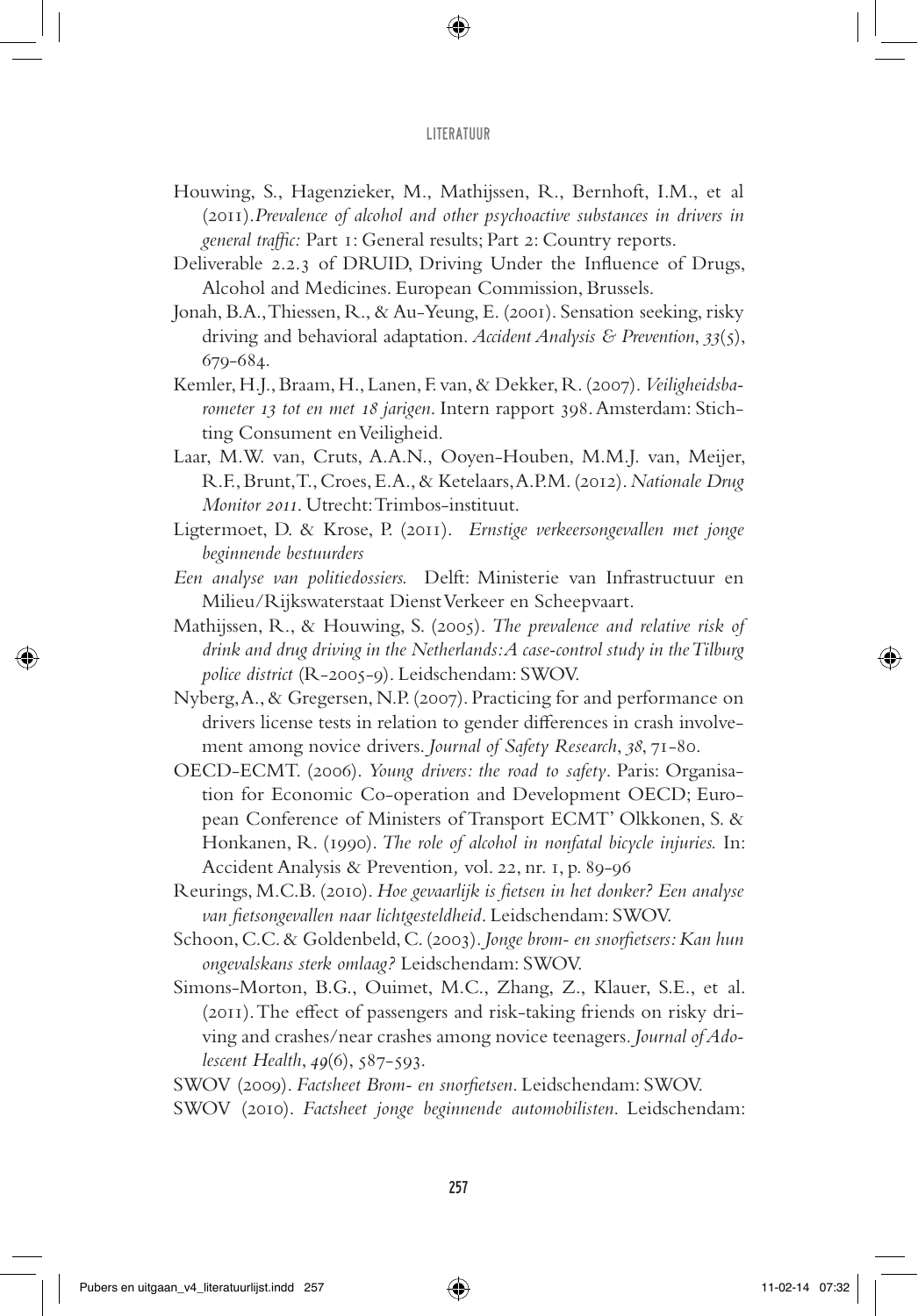SWOV.

- SWOV (2011). *Factsheet rijden onder invloed van alcohol*. Leidschendam: SWOV.
- SWOV (2011). *Factsheet Rijden onder invloed van drugs en geneesmiddelen*. Leidschendam: SWOV.
- SWOV (2012). *Factsheet jonge automobilisten en hun jonge passagiers*. Leidschendam: SWOV.
- SWOV (2013). *Factsheet Risico in het verkeer*. Leidschendam: SWOV.
- Twisk, D., & Vlakveld, W. (2011). *RoadSense: A success? Effects on behavioural intention and opinions*. Leidschendam: SWOV.
- Twisk, D.A. & Reurings, M. (2013). An epidemiological study of the risk of cycling in the dark: the role of visual perception, conspicuity and alcohol use. *Accident: Analysis and Prevention*. 2013 Nov;60:134-40.
- Vlakveld, W.P. (2011). *Hazard anticipation of young novice drivers: Assessing and enhancing the capabilities of young novice drivers to anticipate latent hazards in road and traffic situations. Proefschrift Rijksuniversiteit Groningen*. Leidschendam: SWOV.
- Wegenverkeerswet, artikel 5 en 6.

## 9 Verstoorde slaap

- Axelsson, J., Sundelin, T., Ingre, M., Someren, E.J. van, Olsson, A., & Lekander, M. (2010). Beauty sleep: Experimental study on the perceived health and attractiveness of sleep deprived people. *BMJ*, *341*, c6614.
- Carskadon, M. A., & Acebo, C. (2002). Regulation of sleepiness in adolescents: Update, insights, and speculation. *Sleep*, 25(6), 606-614.
- Crowley, S.J., & Carskadon, M.A. (2010). Modifications to weekend recovery sleep delay circadian phase in older adolescents. *Chronobiology International*, *27*(7), 1469-1492.
- Crowley, S.J., & Carskadon, M.A. (2010). Modifications to weekend recovery sleep delay circadian phase in older adolescents. *Chronobiology International*, *27*(7), 1469-1492.
- Dahl, .R.E. & Lewin, D.S. (2002). Pathways to adolescent health sleep regulation and behavior. *Journal of Adolescent Health*. 2002 Dec;31(6 Suppl):175-84. Review.
- Dewald, J.F., Meijer, A.M., Oort, F.J., Kerkhof, G.A., & Bögels, S.M. (2010). The influence of sleep quality, sleep duration and sleepiness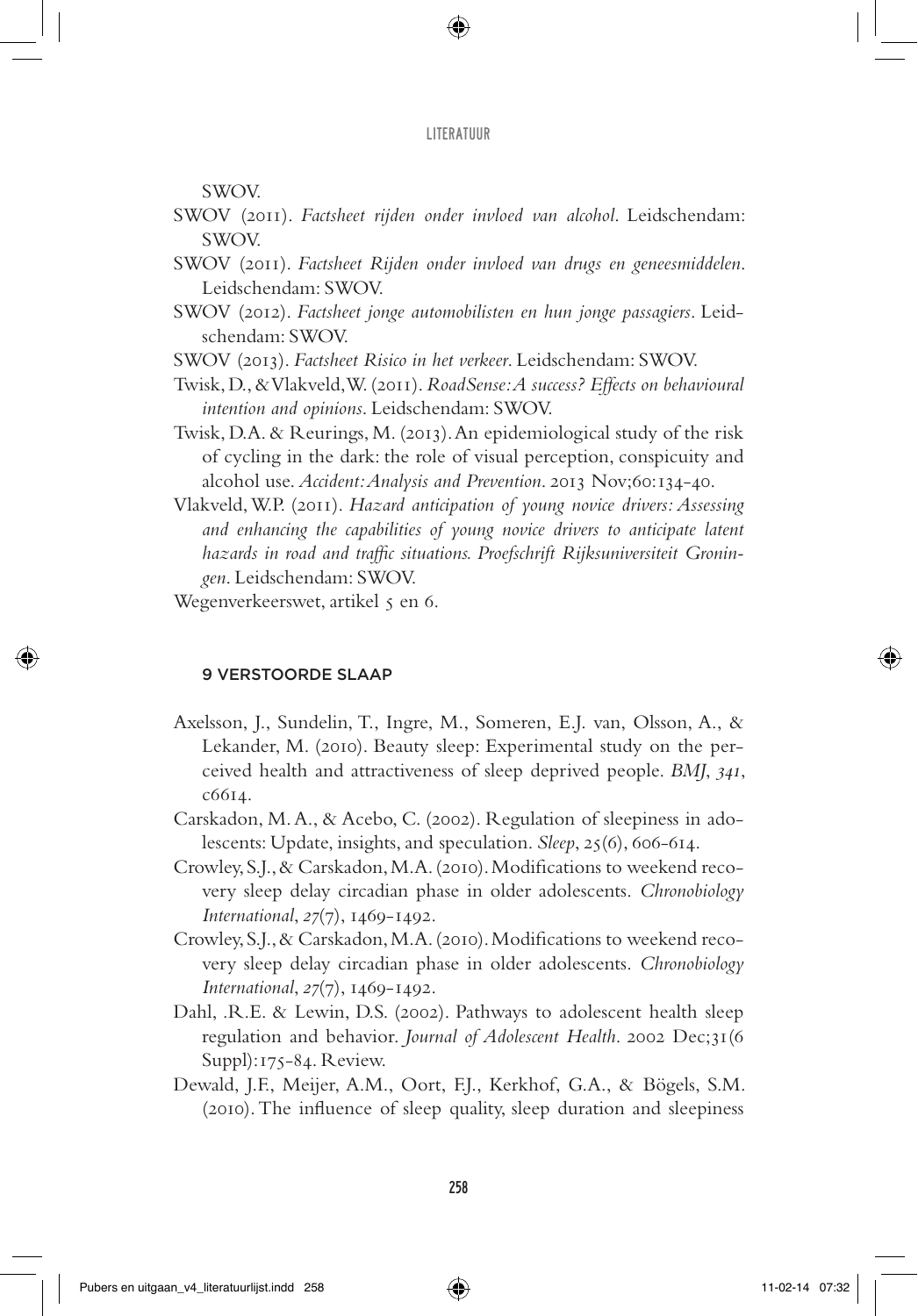on school performance in children and adolescents: A meta-analytic review. *Sleep Medicine Reviews*, 14(3), 179-189.

- Ebrahim, I.O., Shapiro, C.M., Williams, A.J., & Fenwick, P.B. (2013). Alcohol and sleep: I. Effects on normal sleep. *Alcohol: clinical and experimental research*, *37*(4), 539-549.
- Everson C.A., & Szabo, A. (2011). Repeated exposure to severely limited sleep results in distinctive and persistent physiological imbalances in rats. *PLoS One*, *6*(8), e22987.
- Everson, C.A., Bergmann, B.M., & Rechtschaffen, A. (1989). Sleep deprivation in the rat: III. Total sleep deprivation. *Sleep*, *12*(1), 13-21.
- Feinberg, I. & Campbell, I.G (2012). Longitudinal sleep EEG trajectories indicate complex patterns of adolescent brain maturation. *AJP: Regulatory, Integrative and Comparative Physiology*, 2012; 304 (4):
- Franx, K., & Bouwmeester, J. (2010). *Nulmeting wijziging toegangstijden horeca*. Hoorn: I&O Research.
- Gangwisch, J.E., Babiss, L.A., Malaspina, D., Turner, J.B., Zammit, G.K., & Posner, K. (2010). Earlier parental set bedtimes as a protective factor against depression and suicidal ideation. *Sleep*, *33*(1), 97-106.
- Giannotti, F., Cortesi, F., Sebastiani, T., & Ottaviano, S. (2011). Circadian preference, sleep and daytime behaviour in adolescence*. Journal of Sleep Research*, *11*(3), 191-199.
- Goossens, F., Frijns, T., Hasselt, N. van, & Laar, M. van (2013). *Het grote uitgaansonderzoek*. Utrecht: Trimbos-instituut.
- Groeger, J.A. (2006). Youthfulness, inexperience and sleep loss: The problems young drivers face and those they pose for us. *Injury Prevention*, *12*(Suppl. 1), i19–i24.
- Hagger, M.S., Wood, C., Stiff, C. & Chatzisarantis, N.L. (2010). Ego depletion and the strength model of self-control: a meta-analysis. *Psycholy Bulletin.* 2010 Jul;136(4):495-525.
- Ishak, W.W., Ugochukwu, C., Bagot, K., Khalili, D. & Zaky, C. (2012). Energy drinks: psychological effects and impact on well-being and quality of life-a literature review. *Innovations in Clinical Neuroscience*. 2012 Jan;9(1):25-34.
- Jaehne, A., Loessl, B., Bárkai, Z., Riemann, D., & Hornyak, M. (2009). Effects of nicotine on sleep during consumption, withdrawal and replacement therapy. *Sleep Medicine Reviews*, *13*(5), 363-377.
- Lenhart, A., Ling, R., Campbell, S. & Purcell,K. (2010). *Teens and mobile phones.* Pew research Center/Communication Studies.
- Lewy, A.J. & Lewy, A.J (2010), Depressive disorders may more commonly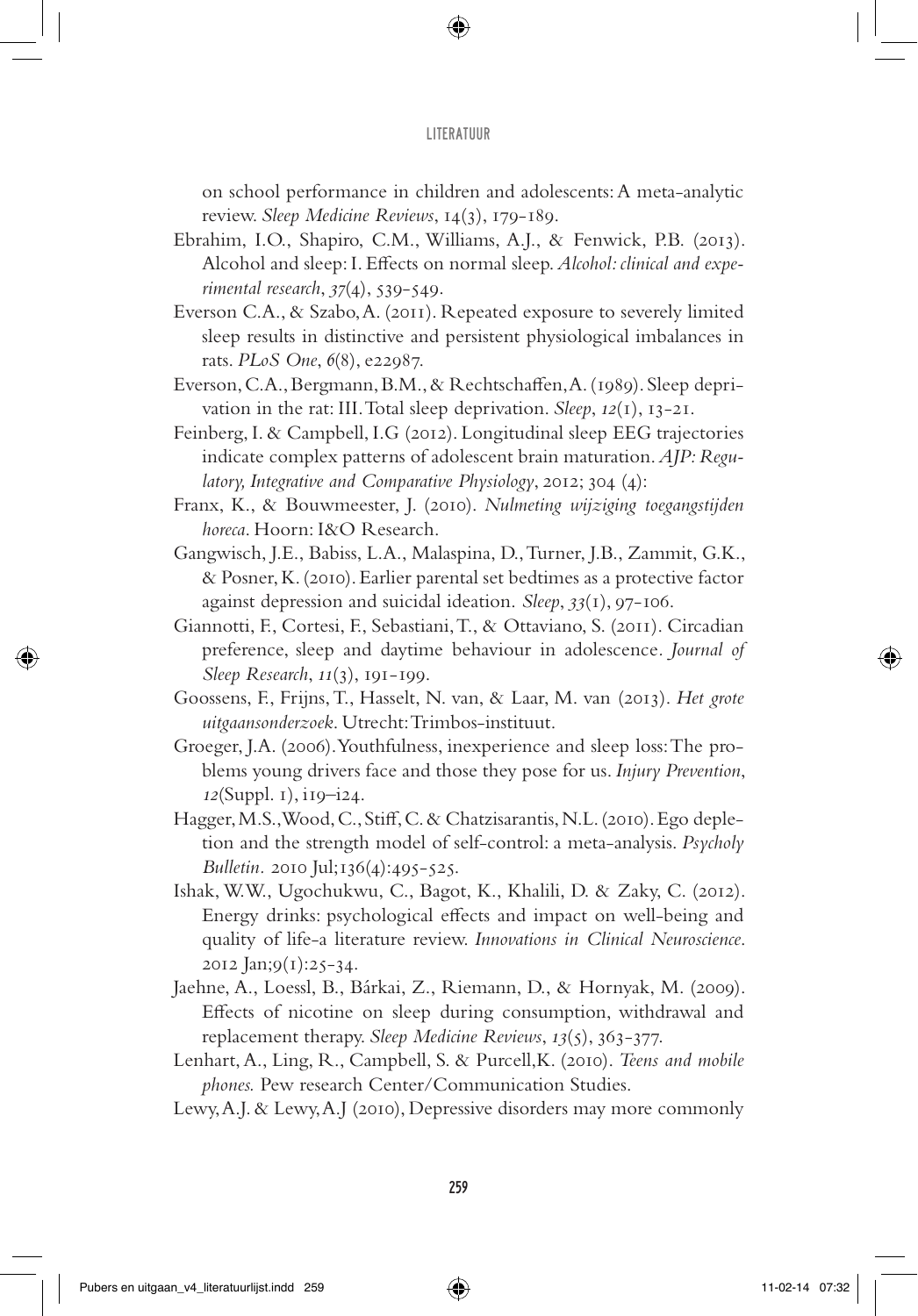be related to circadian phase delays rather than advances: time will tell. *Sleep Medicine*, 2010. 11(2): p. 117-8.

- Maret, S., Faraguna, U., Nelson, A.B., Cirelli, C., & Tononi, G. (2011). Sleep and waking modulate spine turnover in the adolescent mouse cortex. *Nature Neuroscience*, *14*(11), 1418-1420.
- Mazur, A., Pace-Schott, E.F. & Hobson, J.A. (2002) The prefrontal cortex in sleep. *Trends in Cognitive Science* 6:475–481*.*
- Markwald, R.R., Melanson, E.L., Smith, M.R., Higgins, J., Perreault, L., Eckel, R.H., & Wright, K.P. Jr. (2013). Impact of insufficient sleep on total daily energy expenditure, food intake, and weight gain. *Proceedings of the National Academy of Sciences of the United States of America*, 11 maart.
- Matricciani, L.A., Olds, T.S., Blunden, S., Rigney, G., & Williams, M.T. (2012). Never enough sleep: A brief history of sleep recommendations for children. *Pediatrics*, *129*(3), 548-556. Review.
- Meijer, A.M., Reitz, E., Deković, M., Wittenboer, G.L. van den & Stoel, R.D. (2010). Longitudinal relations between sleep quality, time in bed and adolescent problem behaviour. *Journal of Child Psycholy and Psychiatry*. 2010 Nov;51(11):1278-86.
- Millman, R.P., Working Group on Sleepiness in Adolescents/Young Adults & AAP Committee on Adolescence (2005). Excessive sleepiness in adolescents and young adults: causes, consequences, and treatment strategies. *Pediatrics*. 2005 Jun;115(6):1774-86. Review.
- Onyper, S.V., Thacher, P.V., Gilbert, J.W., & Gradess, S.G. (2012). Class start times, sleep, and academic performance in college: A path analysis. *Chronobiology International*, *29*(3), 318-335.
- Roane, B.M., & Taylor, D.J. (2008). Adolescent insomnia as a risk factor for early adult depression and substance abuse. *Sleep*, *31*(10), 1351-1356.
- Sadeh, A., Dahl, R.E., Shahar, G., & Rosenblat-Stein, S. (2009). Sleep and the transition to adolescence: A longitudinal study. *Sleep*, *32*(12), 1602-1609.
- Schoon, C.C., & Goldenbeld, C. (2003). *Jonge brom- en snorfietsers: Kan hun ongevalskans sterk omlaag?* Leidschendam: SWOV.
- Short, M.A., Gradisar, M., Wright, H., Lack, L.C., Dohnt, H., & Carskadon, M.A. (2011). Time for bed: parent-set bedtimes associated with improved sleep and daytime functioning in adolescents. *Sleep*, *34*(6), 797-800.
- Taheri, S., Lin, L,, Austin, D., Young, T,, & Mignot, E. (2004). "Short Sleep Duration Is Associated with Reduced Leptin, Elevated Ghrelin, and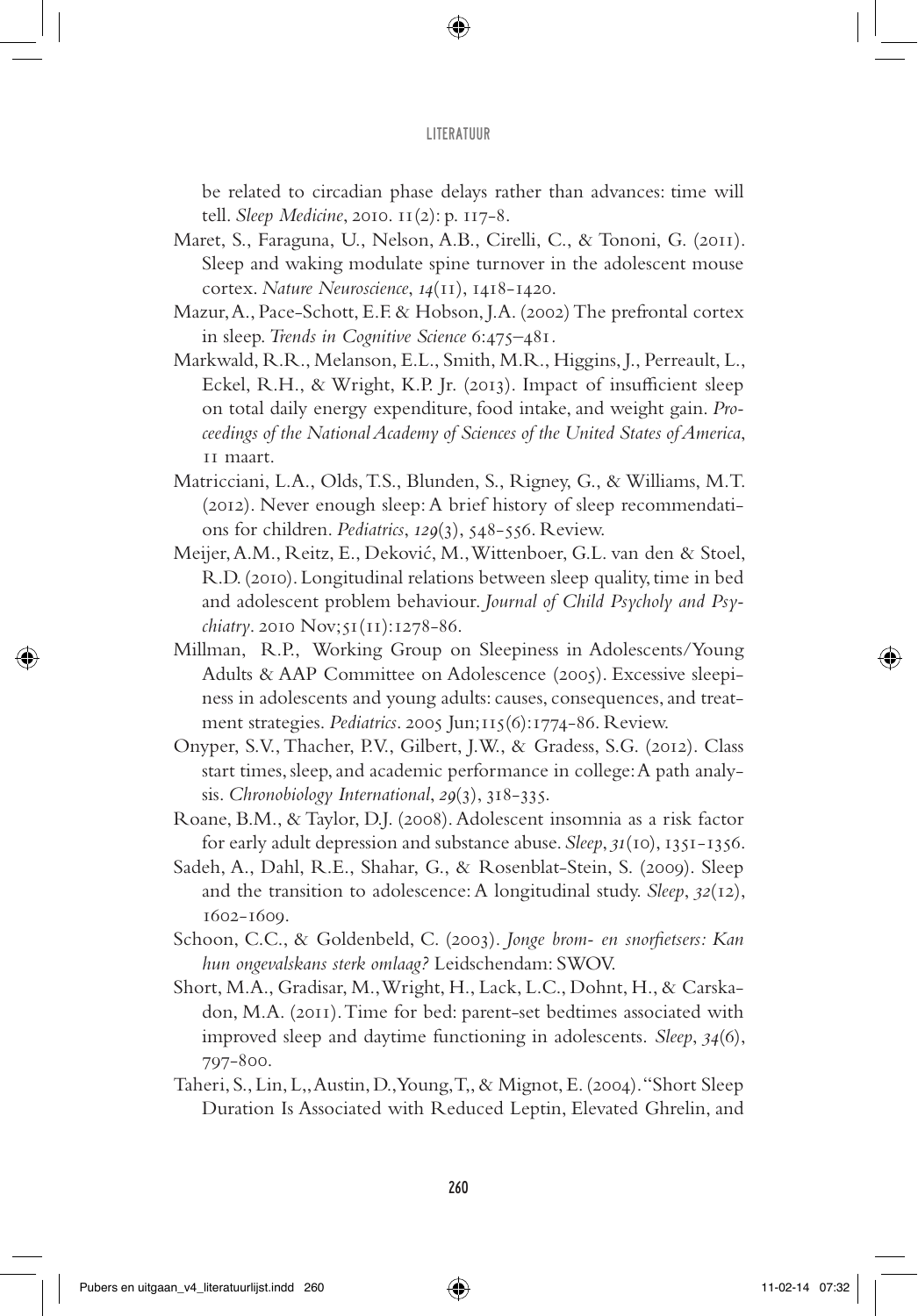Increased Body Mass Index". *PLoS Med.* 1 (3): e62.

Volkow, N.D., Tomasi, D., Wang, G.J., Telang, F., Fowler, J.S., Wang, R.L., Logan, J., Wong, C., Jayne, M., & Swanson, J.M. (2009). Hyperstimulation of striatal D2 receptors with sleep deprivation: Implications for cognitive impairment. *Neuroimage*, *45*(4), 1232-1240.

Volmer & Randler (map slap)

- Wehr, T.A. (1992). In short photoperiods, human sleep is biphasic. *Journal of Sleep Research*, *1*(2), 103-107.
- Werf, Y.D. van der, Altena, E., Schoonheim, M.M., Sanz-Arigita, E.J., Vis, J.C., Rijke, W. de, & Someren, E.J. (2009). Sleep benefits subsequent hippocampal functioning. Nature Neuroscience.2009 Feb;12(2):122-3.

## 10 Uitgaan vroeger en nu

- Anderson, P. & Baumberg, B. (2006). *Alcohol in Europe. A report for the European Commission*. London: Institute of Alcohol Studies.
- Benschop, A., Nabben, T., & Korf, D. (2013). *Antenne 2012: Trends in alcohol, tabak en drugs bij jonge Amsterdammers*. Amsterdam: Rozenberg Publishers.
- Blok, G. (2011). *Ziek of zwak: Geschiedenis van de verslavingszorg in Nederland*. Amsterdam: Nieuwezijds.
- Bicknese, L. & Slot, J. (2007*). Vrijetijdsbesteding Amsterdamse jongeren 2006.* Amsterdam: Gemeente Amsterdam/ Dienst Onderzoek en Statistiek  $(O+S)$ .
- Bogaarts, S. (2011). Etnische diversiteit en veranderingen in het stedelijk nachtleven. *Justitiële Verkenningen*, *37*.
- Bogt, T. ter, & Hibbel, B. (2000). *Wilde jaren: Een eeuw jeugdcultuur*. Utrecht: Lemma.
- Broek, A. van den, & Keuzenkamp, S. (2008). *Het dagelijks leven van allochtone stedelingen*. Den Haag: Sociaal en Cultureel Planbureau.
- Buikhuizen, W. (1965). *Achtergronden van het nozemgedrag*. Assen: Van Gorcum.
- Calster, P.J.V. van, Leun, J.P. van der, & Hasselt, N. van (2009). The Netherlands. In: Hadfield, Ph. (red.), *Nightlife and crime: Social order and governance in international perspective* (pp. 99-115). Oxford: Oxford University Press.
- Chatterton, P., & Hollands, R. (2003). *Urban nightscapes: Youth cultures, pleasure spaces and corporate power*. New York: Routledge.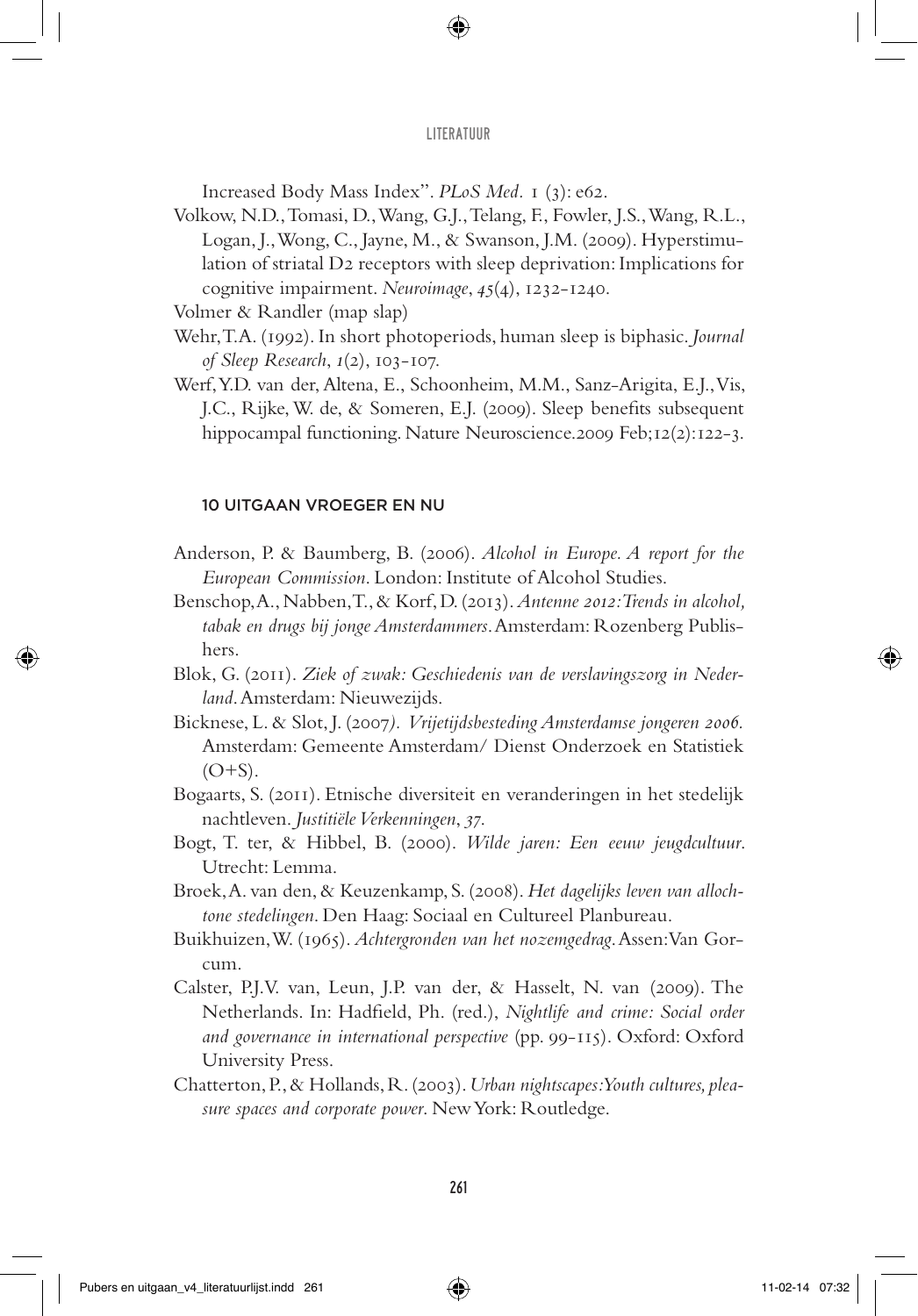- Club Judge (2010). *De 100 beste clubs van Nederland*. Amstelveen: House of knowledge..
- Corstens, V., & Dijk, B. van (2013). Rauwer, lelijker & spontaner: Festivals / doe-het-zelf. *NRC Next*, 14 augustus 2013.
- Crok ,S. Slot, J., Trip, D., & Kleinwolt, K. (2002). *Vrijetijdsbesteding jongeren in Amsterdam.* Amsterdam: Dienst Welzijn Amsterdam.
- Deben, L. (2007). *De Amsterdamse binnenstad en de openbare ruimte: Gebruik, beheer en beleving*. Amsterdam: Universiteit van Amsterdam.
- Deursen, N. van & Rijpma, S. (2002*). Tijdsbesteding en uitgaansgedrag van Rotterdamse jongeren.* Rotterdam: Centrum voor Onderzoek en Statistiek (COS).
- Derks, M. (1982). Harten warm, hoofden koel: Katholieken en lichaamscultuur: Dans en sport, 1910-1940. *Jaarboek van het Katholiek Documentatie Centrum*, 100-130.
- Deursen, N. van, & Rijpma, S. (2002). *Tijdsbesteding en uitgaansgedrag van Rotterdamse jongeren*. Rotterdam: Centrum voor Onderzoek en Statistiek (COS).
- Geldrop, M., & Heerwaarden, Y. van (2003). *Uitgaansbeleving van Amsterdamse allochtone jongeren. Marokkaanse, Turkse, Surinaamse en Antilliaanse jongeren aan het woord over uitgaan in Amsterdam*. Amsterdam: DSP-Groep.
- Gemeente Amsterdam (2013). *Amsterdam Noir*. Amsterdam: Dienst Ruimtelijke Ordening.
- Goossens, F., Frijns, T., Hasselt, N. van, & Laar, M. van (2013). *Het grote uitgaansonderzoek*. Utrecht: Trimbos-instituut.
- Hickamn, T.A. (2002). Heroin Chic: The Visual Culture of Narcotic Addiction. *Third Text* , Volume 16, Issue 2, 2002 http://blog.youngworks.nl/specials/report-het-nieuwe-uitgaan.
- Hughes, K., Quigg, Z., Bellis, M.A., Hasselt, N. van, Calafat, A., Kosir, M., Juan, M., Duch, M., & Voorham, L. (2011). Drinking behaviours and blood alcohol concentration in four European drinking environments: A cross-sectional study. *BMC Public Health*, *11*, 918.
- Kaal, H. (2005). Verderfelijk vermaak: Het film-, toneel- en dansbeleid van de burgemeesters van Amsterdam, Rotterdam en Den Haag tijdens de 'roaring twenties'. Holland, 37, 259-277.
- Kennedy, J. (1995). *Nieuw Babylon in aanbouw: Nederland in de jaren zestig.* Amsterdam/Meppel: Boom.
- Linden, J. van der, Knibbe, R.A., Verdurmen, J.E.E., & Dijk, A.P. van (2004). *Geweld bij uitgaan op straat: Algemeen bevolkingsonderzoek naar de*